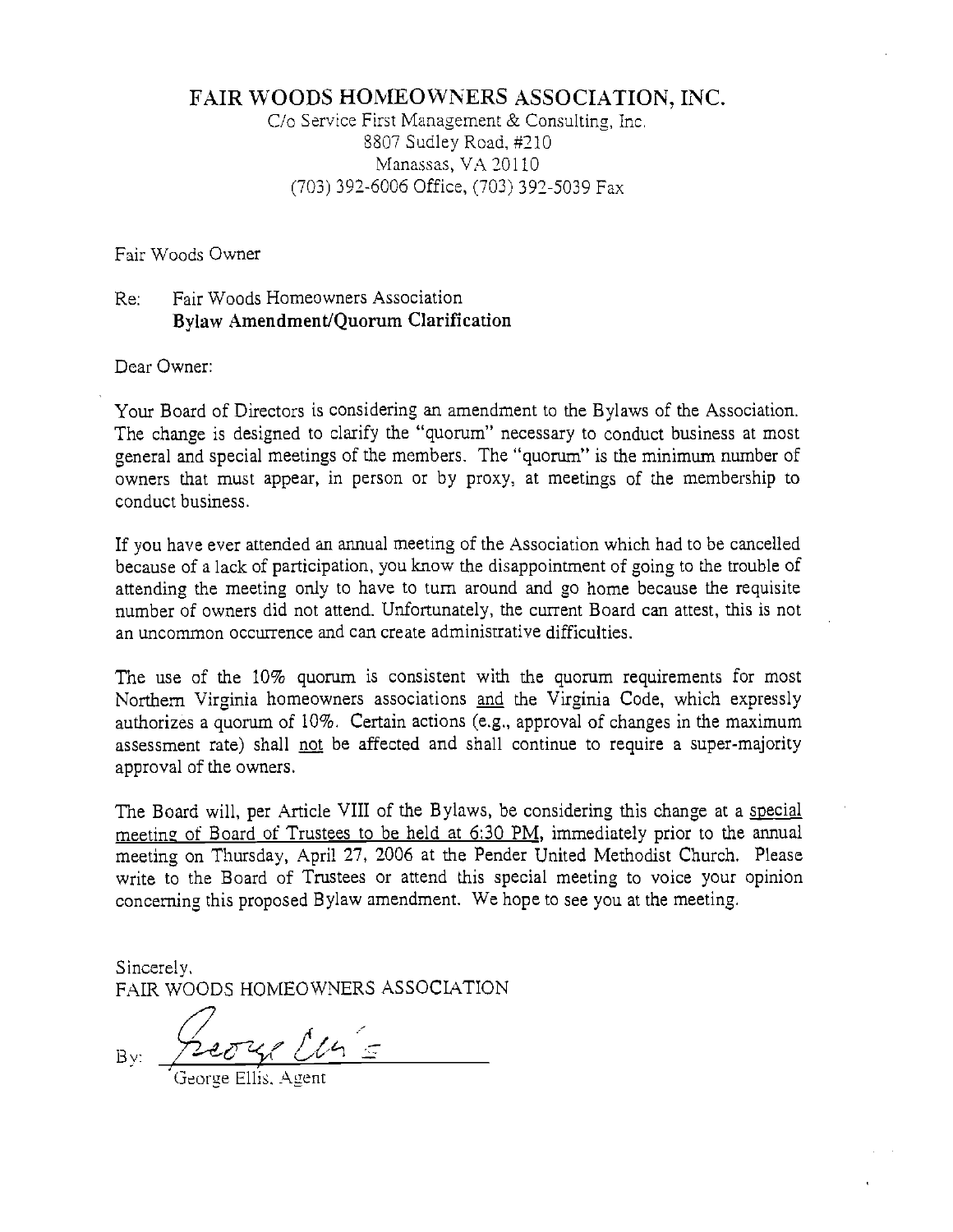### AMENDMENT TO BY-LAWS OF FAIR WOODS HOMEOWNERS ASSOCIATION

THIS AMENDMENT is made as of the  $\frac{27}{4}$  day of  $\frac{465}{1}$ , 2006, to the

By-Laws of the FAIR WOODS HOMEOWNERS ASSOCIATION.

### WITNESSET H:

WHEREAS, the Declaration of Covenants and Restrictions of the Fair Woods

Homeowners Association was recorded among the land records of Fairfax County, Virginia, in

Deed Book 5892, at Page 234, et. seq.; and

WHEREAS, the Association has complied with the provisions of Article XIII,

Section 1 of the By-Laws and, after proper notice to the Members, voted to amend Afticle IV of

By-Laws as detailed below.

NOW, THEREFORE, pursuant to and in compliance with Article XIII of the By-Laws,

the Association hereby amends Article IV of the Bylaws by the addition of a new Section 5 as

follows:

Section 5. Quorum. At all annual and special meetings of the Members, except where a different quorum is specifically required under these Bylaws, Articles or Declaration, a quorum of owners will be deemed present at any meeting of the Members provided at least ten percent (10%) of the Members in good standing are present, in person or by proxy, at the beginning of such meeting.

IN WITNESS WHEREOF, the Association has caused these Amendments to be executed pursuant to due and proper authority as of the date first set forth above.

 $I$  -  $\sim$ 

FAIP WOODS HOMEOWNERS ASSOCIATION

B': n Guevara, P esident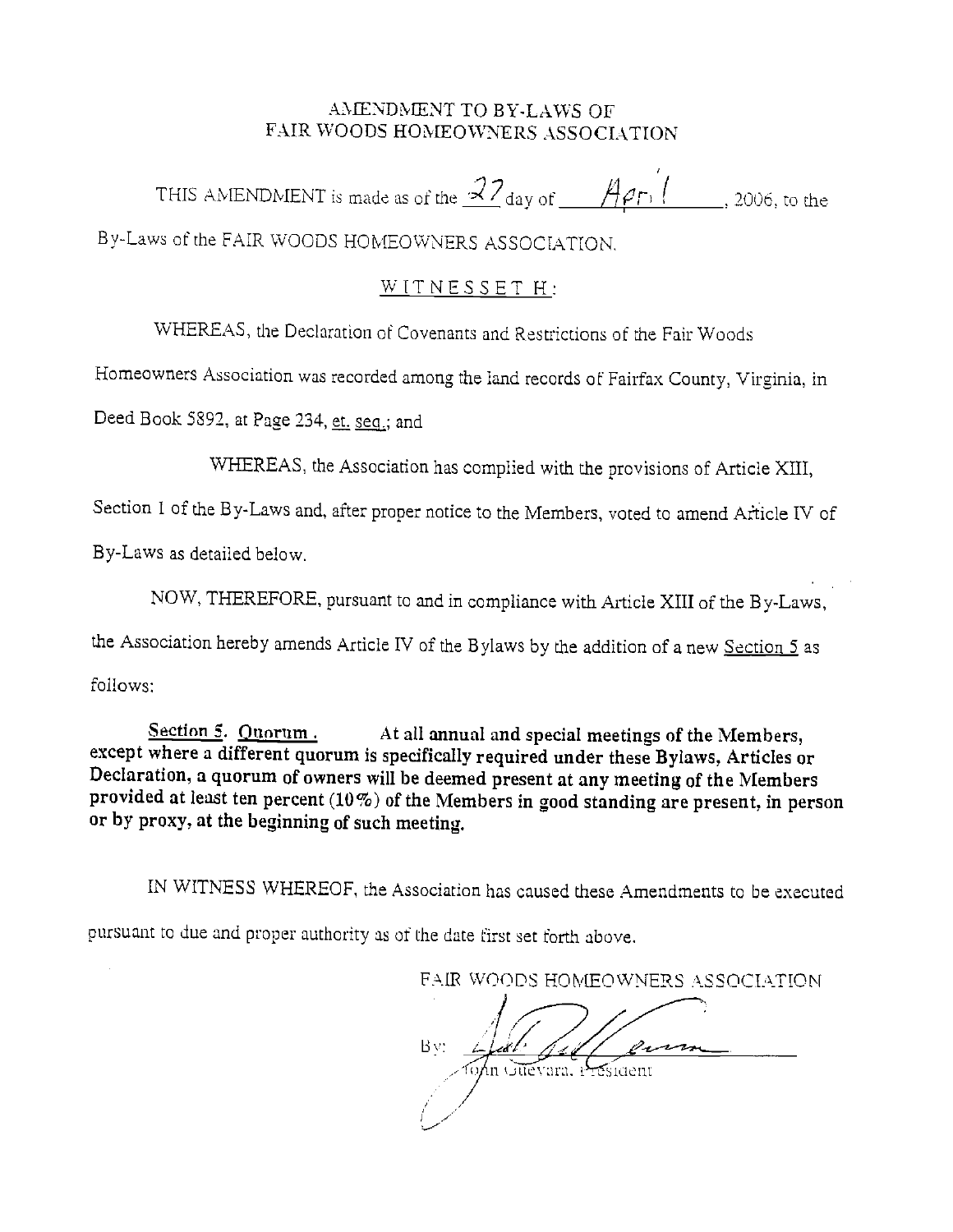Subscribed, acknowledged and sworn to before me, the undersigned Notary Public in and<br>for the County of  $\underbrace{PQif\{QLL}_{...}, \text{in this Commonwealth of Virginia, this  $\overbrace{SL}_{day}$  of  $\underline{f(QU)}_{...}, 2006$ .$ 

Notary Publ

My Commission Expires: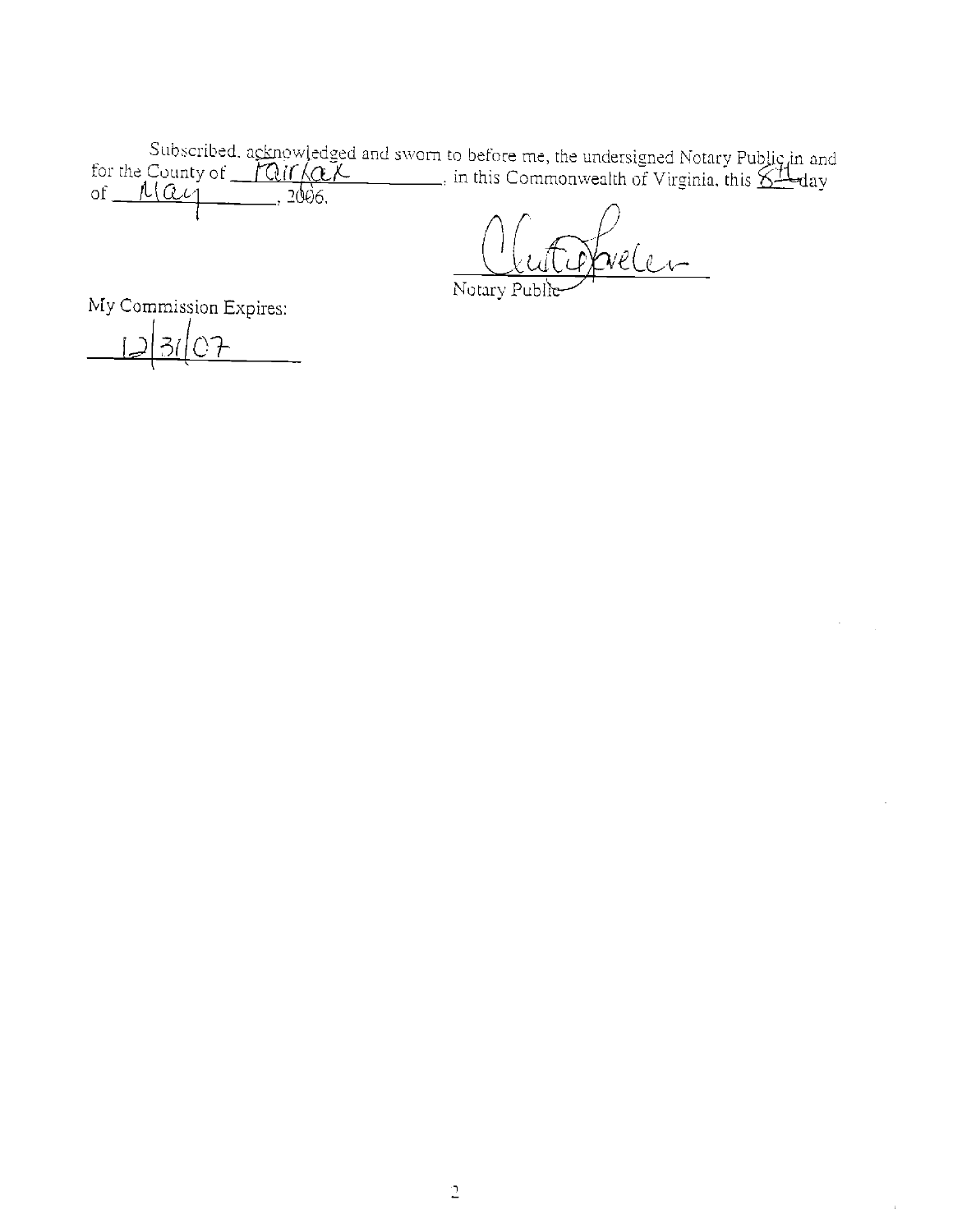### AMENDMENT TO BY-LAWS OF FAIR WOODS HOMEOWNERS ASSOCIATION

THIS AMENDMENT is made as of the  $2v\text{day of }M_{\text{rad}}$ , 2005, to the By-Laws of the FAIR WOODS HOMEOWNERS ASSOCIATION.

#### WITNESSET H:

WHEREAS, the Fair Woods Homeowners Association ("Association") is a non-stock corporation organized under the laws of the Commonwealth of Virginiaand created October 6, 1983 by the filing of Articles of Incorporation and Bylawswith the Virginia State Corporation Commission; and

WHEREAS, the Association is responsible for the administration of the community association known as Fair Woods in Fairfax County, Virginia; and,

WHEREAS, Article XIII, Section 1 of the By-Laws provides that the By-Laws may be amended from time to time after appropriate notice to the members; and

WHEREAS, the Board of Directors of Association has complied with the provisions of Article XIII, Section 1 of the By-Laws and, after propernotice to the Members, voted to amend the By-Laws as detailed below.

NOW, THEREFORE, pursuant to and in compliance with Article XIII of the By-Laws, the Association hereby amends the following provisions of the By-Laws:

Article XIV of the Bylaws is hereby amended by the addition of Section 2 and Section 3 as follows:

Section 2. Late Charges Any assessment, or installment thereof, not paid in full within thirty (30) days after the due date shall be incur a late charge of \$25.00, or such other amount as established by the Board from time to tine. Late charges shall be added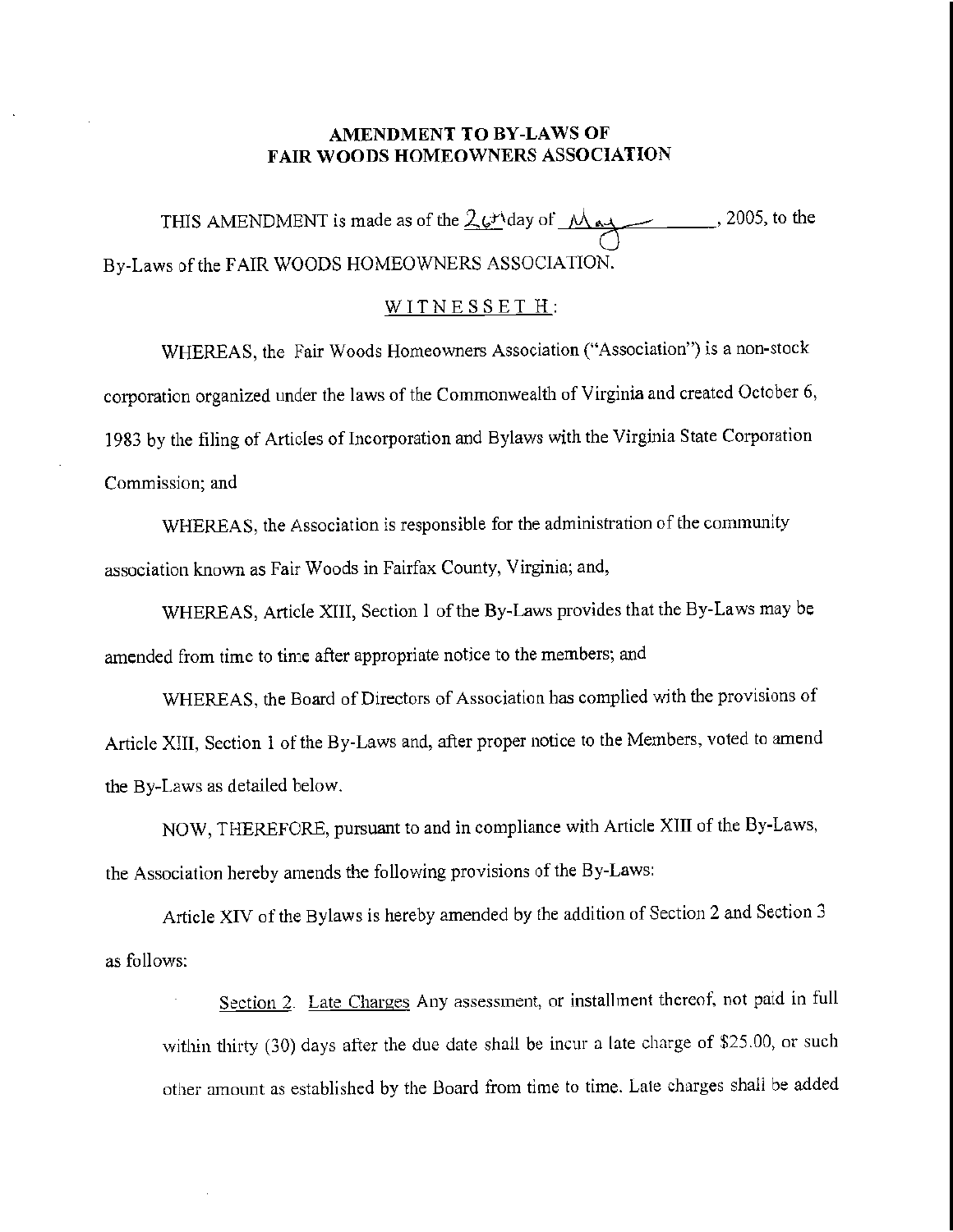to the Owner's account and way be imposed for each thirty (30) day period in which a balance remains outstanding on an Owner's account.

Section 3. Appointment Unless otherwise provided by the Board of Trustees, the Association's legal counsel is hereby designated principal officer of the Association and attorneys-in-fact for the purposes of verifying Memoranda of Lien and lawsuits on behalf of the Association in the course of collecting delinquent assessments and related interest, fees and costs.

All other provisions of Article XIV remain as written.

IN WITNESS WHEREOF, the Association has caused these Amendments tobe executed pursuant to due and proper authority as of the date first set forth above.

FAIR WOODS HOMEOWNERS ASSOCIATION Bv: John Guevara, President

Subscribed, acknowledged and sworn to before me, the undersigned Notary Public in and for the County of  $\sqrt{\frac{1}{\sqrt{2}}\sum_{i=1}^{N}$   $\frac{1}{\sqrt{2}}\sum_{i=1}^{N}$  in this Commonwealth of Virginia, this  $\sqrt{2}$   $\sqrt{2}$  ay of  $\sqrt{2}$   $\sqrt{2}$ 

Vachel & Blackweep

My Commission Expires:

K;\06\06126\00001\AGT\050307 Bylaws Amendment.doc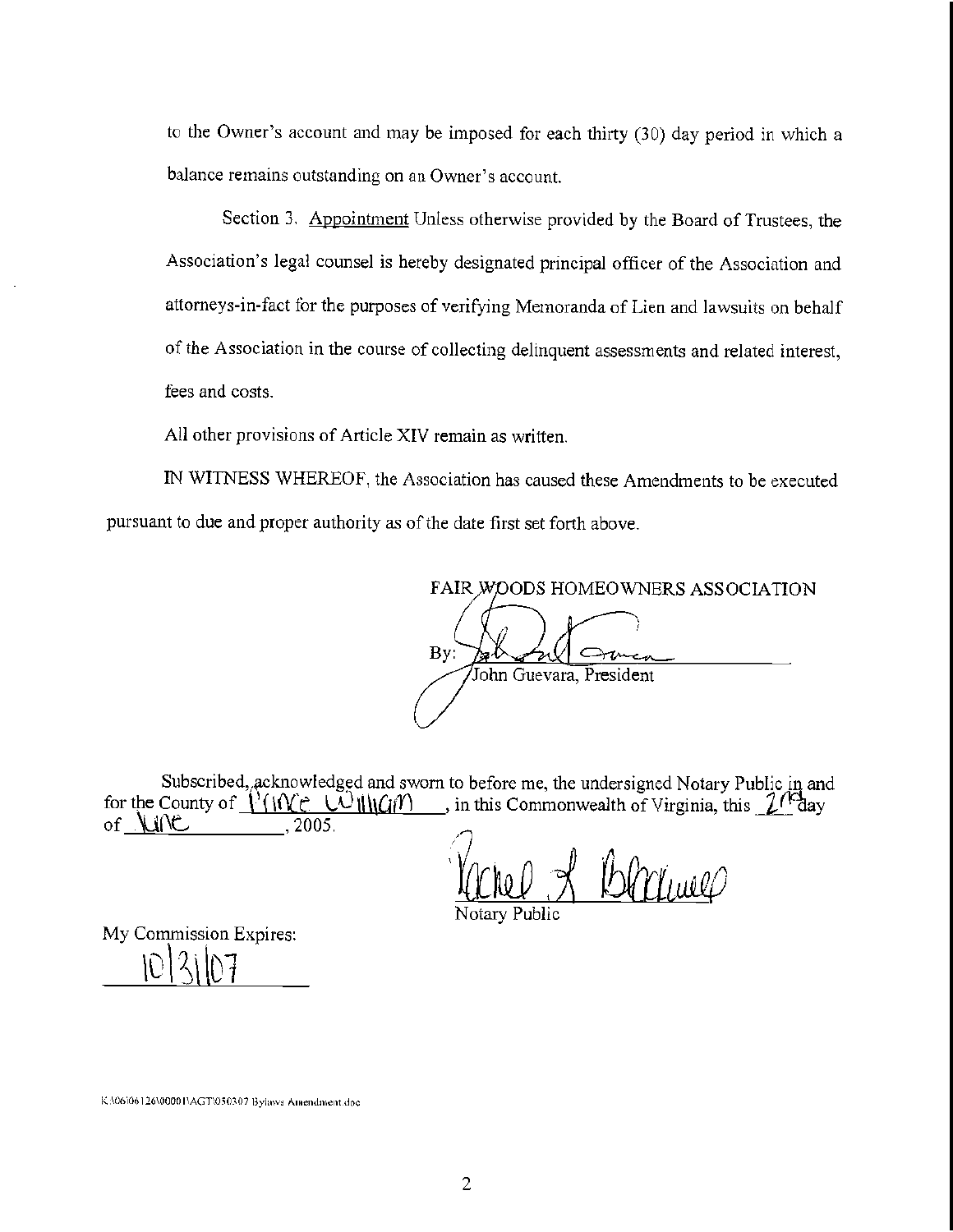### AMENDMENT TO BY-LAWS OF FAIR WOODS HOMEOWNERS ASSOCIATION

THIS AMENDMENT is made as of the  $2\frac{8}{199}$  day of  $\bigcirc$  b follow 1999, to the By-Laws of the FAIR WOODS HOMEOWNERS ASSOCIATION.

### WITNES SET H:

WHEREAS, the Declaration of covenants and Restrictions of the Fair Woods Homeowners Association ("Declaration") was recorded among the land records of Fairfax County, Virginia, in Deed Book 5892, at Page 234, et.seq.;

WHEREAS, a Supplementary Declaration of Covenants and Restrictions of the Fair Woods Homeowners Association was recorded among the land records of Fairfax County, Virginia, in Deed Book 5905, at Page 1450; and,

WHEREAS, the Association has complied with the provisions of Article XIII, Section 1 of the By-Laws and, after proper notice to the Members, voted to amend the By-Laws as detailed below.

NOW, THEREFORE, pursuant to and in compliance with Article XIII of the By-Laws, the Association hereby amends Article VI, Section 1, Section 2 and Section 5 ofthe By-Laws as follows:

Article VI, Section 1 is hereby deleted in its entirety and replaced with the tollowing:

Section 1. Number. The affairs of the Association shall be managed by a Board of seven Trustees.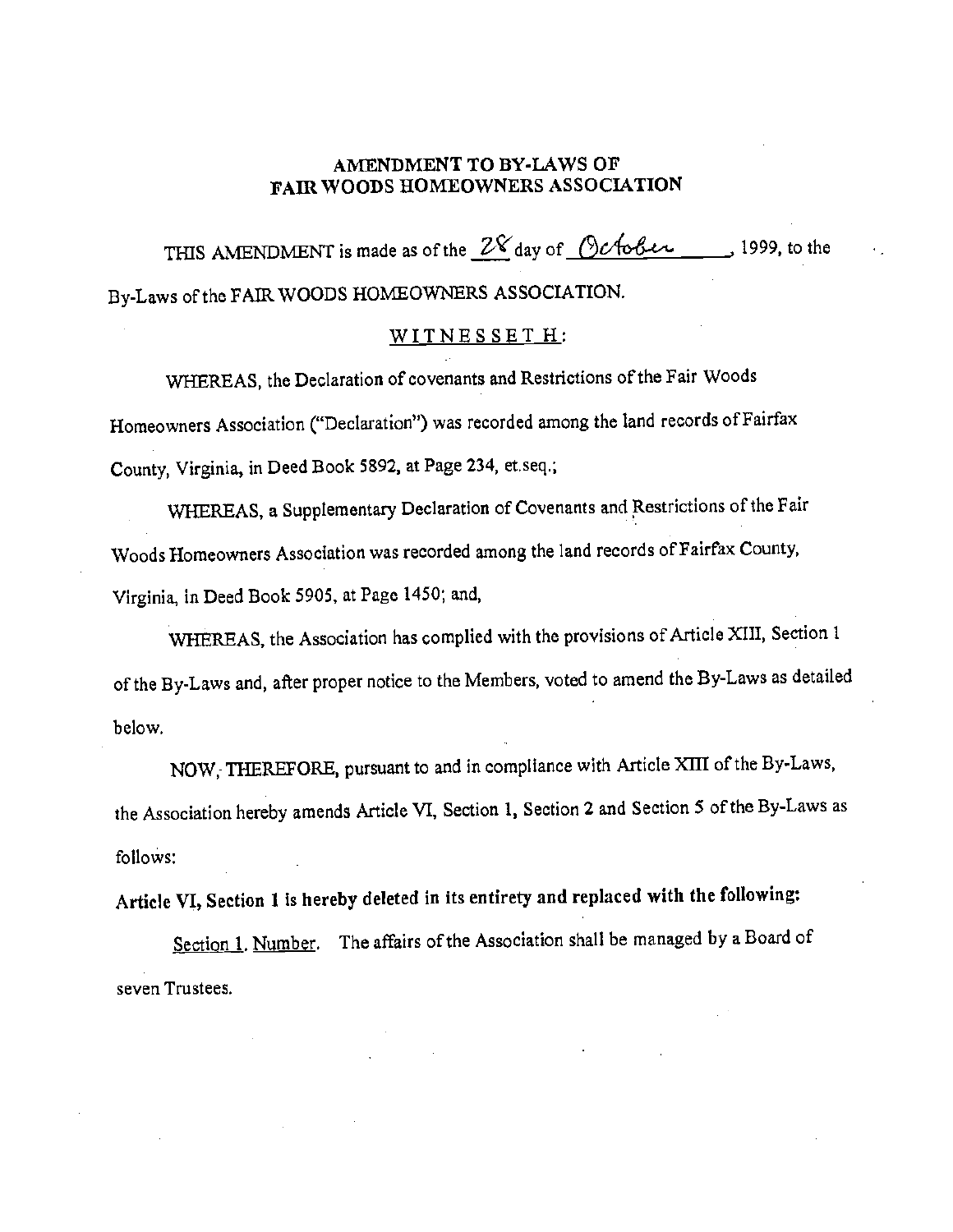Article VI, Section 2 is hereby deleted in its entirety and replaced with the following: Section 2. Composition and Term

Trustees shall be Owners and shall serve two-year terms except when filling a vacancy as set forth in Section 6 of this Article. Owners may not be elected or appointed to serve as a Trustee if the Owner is delinquent in the payment of assessments or other financial obligations to the Association.

Article VI, Section 5 is hereby deleted in its entirety and replaced with the following: Section 5. Resignation and Removal. The unexcused absence of a.Trustee from three consecutive regular meetings of the Board or a delinquency by a Trustee in the payment of assessments or other financial obligations to the Association (which continues for a periodof more than thirty days) shall be deemed a resignation; however, before such resignationbecomes effective the Trustee shall be provided a reasonable opportunity to be heard and if an explanation satisfactory to the Board is given, the Board may reinstate the Trustee. Any elected Trustee may be removed from the Board, with or without cause, by a majority vote of the Members of the Association.

IN WITNESS WHEREOF, the Association has caused these Amendments to be executed pursuant to due and proper authority as of the date first set forth above.

FAIR WOODS HOMEOWNERS ASSOCIATION

the 10/28/99 By: *Calward VO Mall*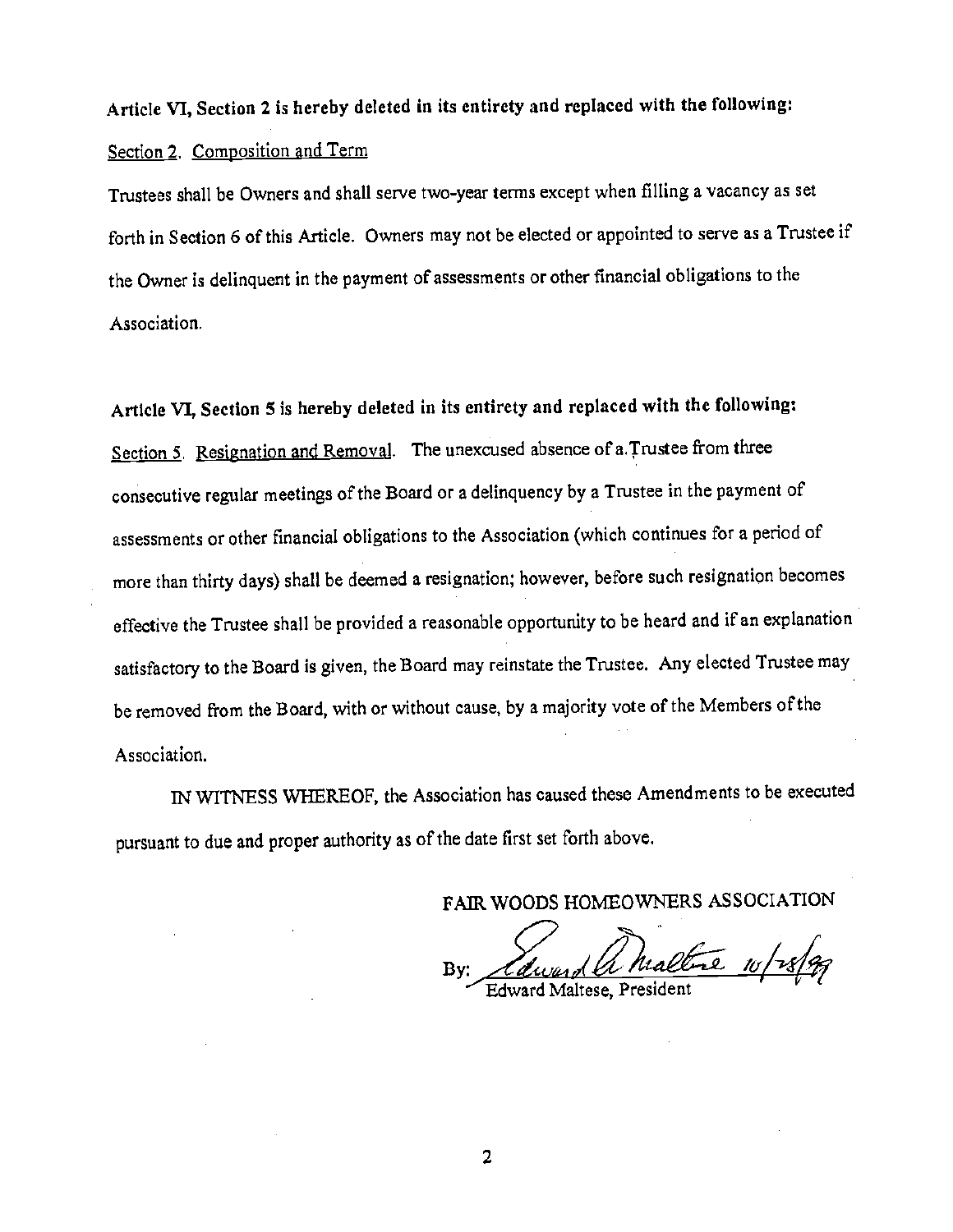Subscribed, acknowledged and sworn to before me, the undersigned Notary Public in and<br>for the County of  $\frac{P_{\text{TV}} \times e^{-\frac{L}{\text{V}} \cdot ||_{\text{V}}}}{1999}$ , in this Commonwealth of Virginia, this 24 day<br>of  $\frac{\partial \omega f}{\partial \text{h}}$ 

 $\mathcal{L}$ 

 $\sim$   $\sim$ 

 $\sim 10^{-1}$ 

Notary Public

٦.

 $\Delta \sim 10^4$ 

My Commission Expires:

<u> 2-29 - 2000</u>

\\Production\data\Clienta\06\06126\00001\AGT\990824BylawAmendSummary.doc

k,

 $\mathcal{L}^{\text{max}}_{\text{max}}$ 

 $\frac{1}{2}$ 

 $\bar{z}$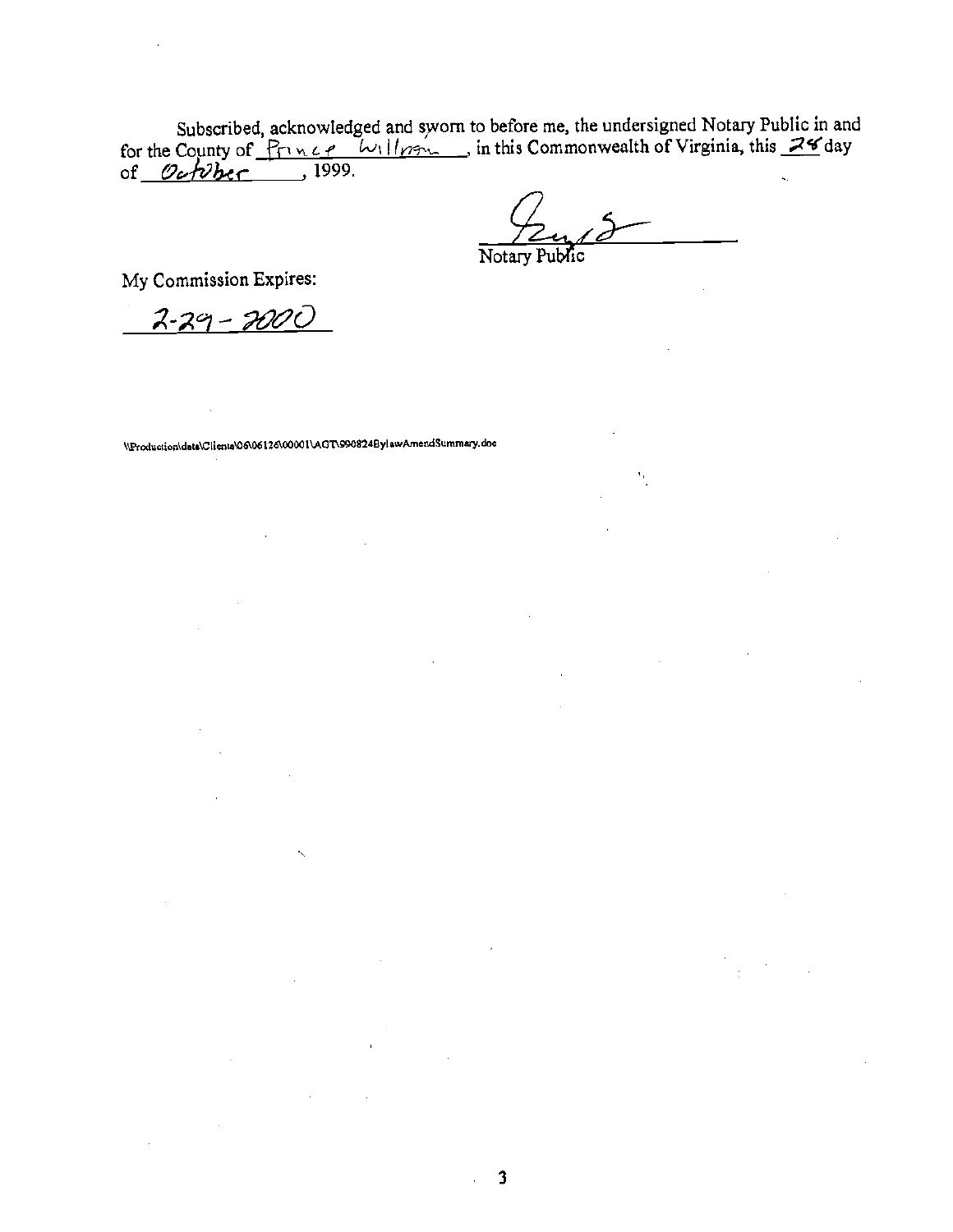# NIENDMENT TO BY-LAWS OF WALK WOODS HOMEOWERS ASSOCIATION

 $91 - 119406$ 

DIAZ.

 $R_{\ell}$ turnte des moons  $\ell$ 

 $\frac{3}{3}$ á

813)<br>Venne

Μ.

94 MAY -3

ID: 58

经

9016

្អី និង

J.

THIS AMENDMENT is made as of the 35th day of Apack Sess, to the By-Laws of the FAIR WOODS HOMEOWNERS ASSOCIATION.

#### <u>WITHESSETH</u>

WHEREAS, the Declaration of Covenants and Restrictions of the Fair Woods Homeowners Association ("Declaration") was recorded among the land records of Fairfax County, Virginia, in Doed Book 5802, at Page 214;

WHEREAS, a Supplementary Declaration of Covenants and Restrictions of the Fair Woods Homeownero Association was recorded among the land records of Fairfax County, Virginia, in Deed Book 5905, at Page 1450; and,

WHEREAS, the Association has complied with the provisions of Article XIII, Section 1 of the By-Laws and wishes to amend the By-Laws as detailed below.

NOW, THEREFORE, pursuant to and in compliance with

Article XIII of the By-Laws, the Association hereby amends the By-Laws by the addition of an Article XIV as follows:

#### ARTICLE XIV"

BREACH OF COVENANT TO PAY ABBESSMENTS

Costs and Attorney's Peas: In addition to any damages  $\mathbf{1}$ arising out of a Hember's alleged breach of the covenant to pay assessments, the Association shall also be entitled to redover the costs and attorneys fees associated with any claims, demands, suits, actions or proceedings undertaken by the Association to rectify the breach and collect the delinquent assessments.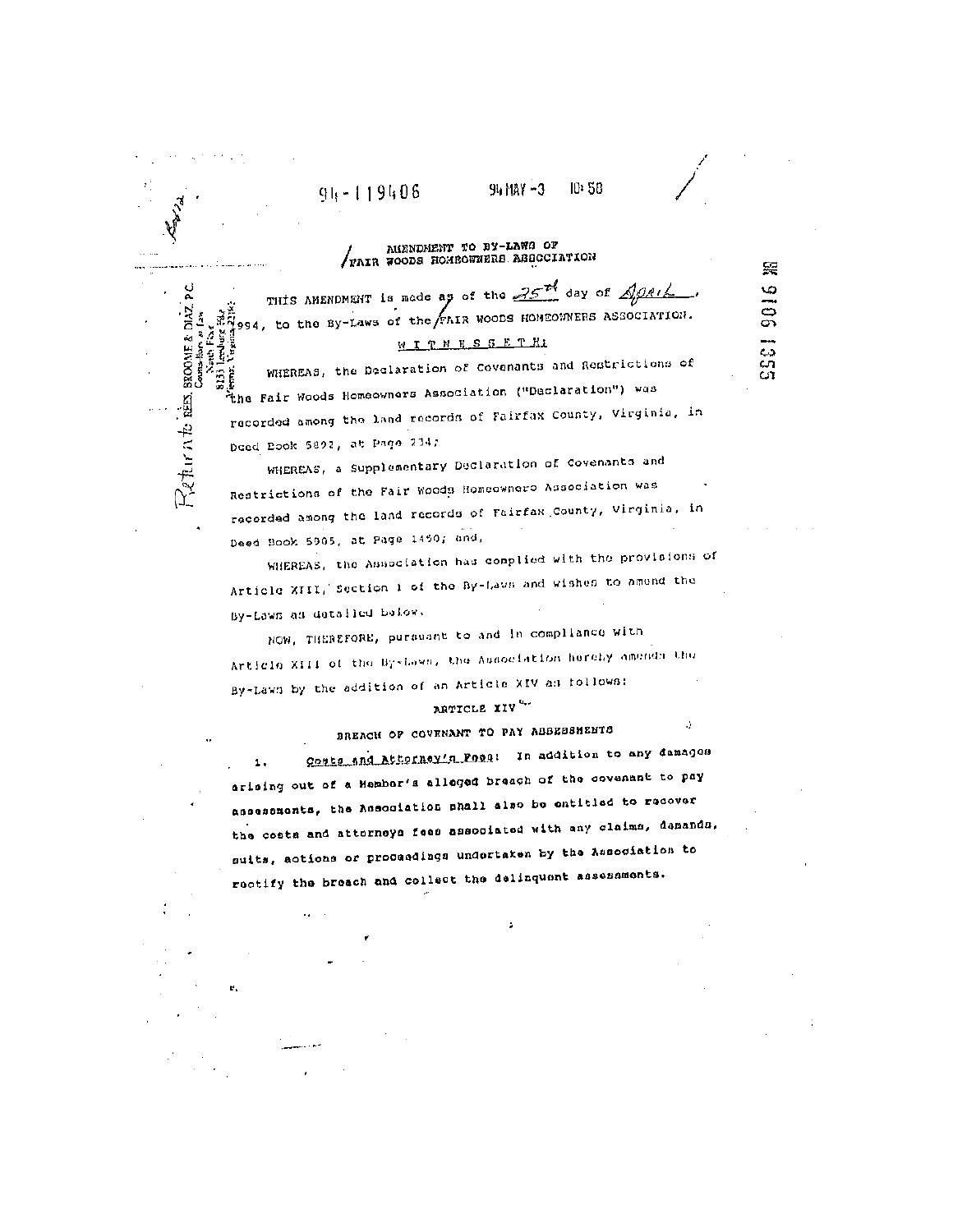IN WITNESS WHEREOF, the Association has caused these Amendments to be executed pursuant to due and proper authority as  $\alpha\gamma$  as of the date first set forth above.

FAIR WOODS HOMEOWNERS ASSOCIATION By (Hugh Konnat) À. President

subscribed, acknowledged and sworn to before me, the undersigned Betary Public in and for the county of  $\frac{7a1Y}{x^2}$ .

 $\overline{\mathcal{F}}$ 

 $\frac{1}{\sqrt{10}}$ एको (व)

HIIR: aho

8  $\mathcal{Z}_{l}$ 

R TRELADA CUSSION TATUALLA DE 253 APO

 $38Y - 3/1994$ 

RECORDIO  $z^{\rm multi}_{\rm 2}$ 

-99

والمستراء والمتأثرة ويستهدمهم

**ARWAX CO VA** 

 $\mathcal{F}$ Z **TLERX** 

2

My Commission Expires:  $'Q$  $\subset$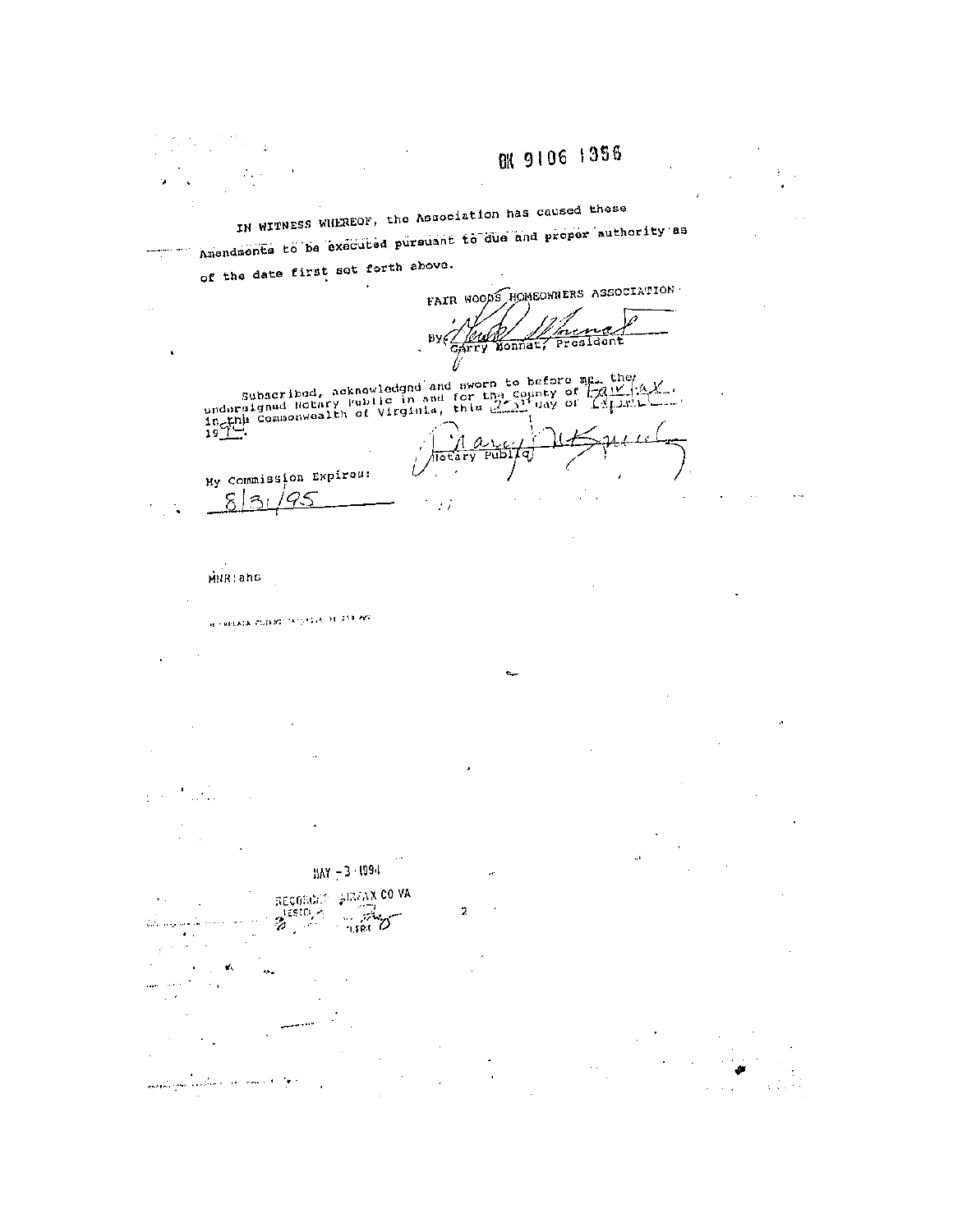#### ARTICLES OF AMENDMENT

To the By—Laws of the

Fair Woods Homeowner's Association

WHEREAS, the Fair Woods Homeowner's Association (hereinafter referred to as Association) a non—stock corporation created under and by virtue of the laws of the Commonwealth of Virginia desires to have its By—Laws amended as hereinafter set forth; now therefore, to that end, I Barrett N. Fountos, President of the Association do hereby state as follows:

First: That on March 15, 1988 after due notice to all members of the Association, a meeting was held at which a majority of the Trustees were present. Failing to achieve a quorum of members at the meeting, the Board of Trustees, acting pursuant to Article X II Section I of the Association By—Laws, agreed that the fol lowing amendments to the Association By—Laws were advisable and that said amendments should be put to a vote by all members of the Association.

ARTICLE I. Article lit Section 27 — Quorum of owners is hereby amended by deleting it in its entirety and by substituting in lieu thereof the following:

Article III <u>Section 27</u> - Quorum of owners shall mean and refer to the representation by presence or proxy of 25% of the owners.

ARTICLE  $\mathbb{H}$ . For purposes of the enforcement of the Fairfax County leash law, section 41-2-5 Unrestricted dogs prohibited; leash law, it was agreed that the Fairfax county leash law would be enforced in Fair Woods. Under the law, animals may not run at large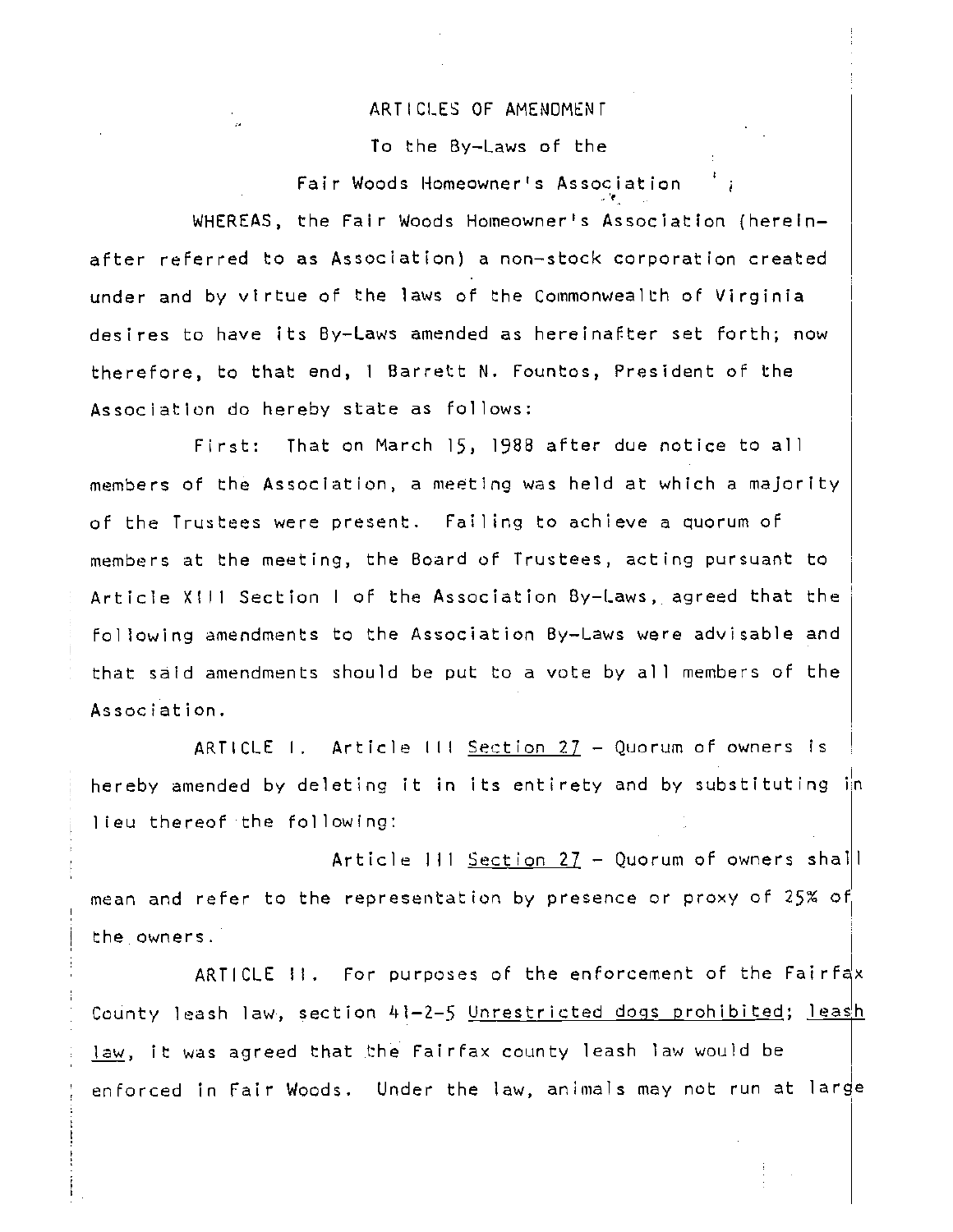on public property or on the private property of others. Dogs must be restrained by a dependable leash and controlled by a responsible person when 0fF the property of the owner. . .

Animals running loose In Fair Woods may be imocunded by the Fairfax County Animal Warden.

AND the said Board of Trustees thereupon did submit the above-mentioned amendments to all member of the Association for a vote

Second; that after having duly submitted the above amendments to all members of the Association and having failed to procure the requisite number of member's votes to decide the Issue, a majority of the Board of Trustees, acting pursuant to Article XIII, Section I of the Association By—Laws, did vqte In favor cf said amendments.

THEREFORE, the above-mentioned recommended amendments have been adopted and this certiflcate is now signed by Barrett N. Fountos, President of the Association, aforesaid, wth its corporate seal thereto affixed, attested by  $\frac{Z_2}{\sqrt{24}}$   $\frac{Z_3}{\sqrt{24}}$  its Vice-President this  $/746$  day of  $Apri/$ 

 $\mathcal{D}_{a}$  is  $\mathcal{D}_{b}$  ,  $\mathcal{D}_{c}$  $\frac{1}{1}$ .  $\frac{1}{1}$   $\frac{1}{2}$   $\frac{1}{2}$   $\frac{1}{2}$   $\frac{1}{2}$   $\frac{1}{2}$   $\frac{1}{2}$   $\frac{1}{2}$   $\frac{1}{2}$   $\frac{1}{2}$   $\frac{1}{2}$   $\frac{1}{2}$   $\frac{1}{2}$   $\frac{1}{2}$   $\frac{1}{2}$   $\frac{1}{2}$   $\frac{1}{2}$   $\frac{1}{2}$   $\frac{1}{2}$   $\frac{1}{2}$   $\frac{1}{2}$ 

ATTEST; / i44e-. —4-iz.—

Woods Homeowners Association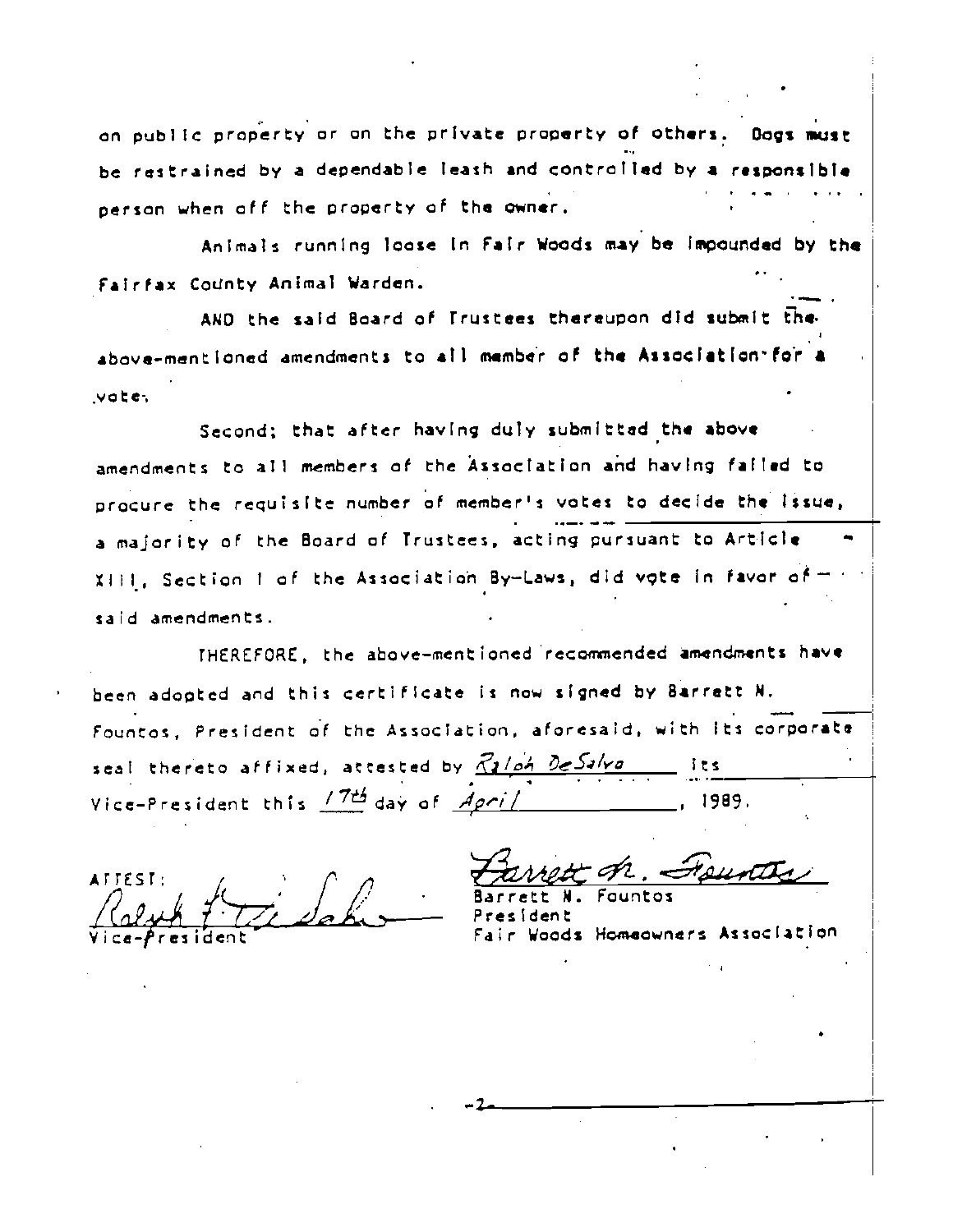

 $\mathbf{I}$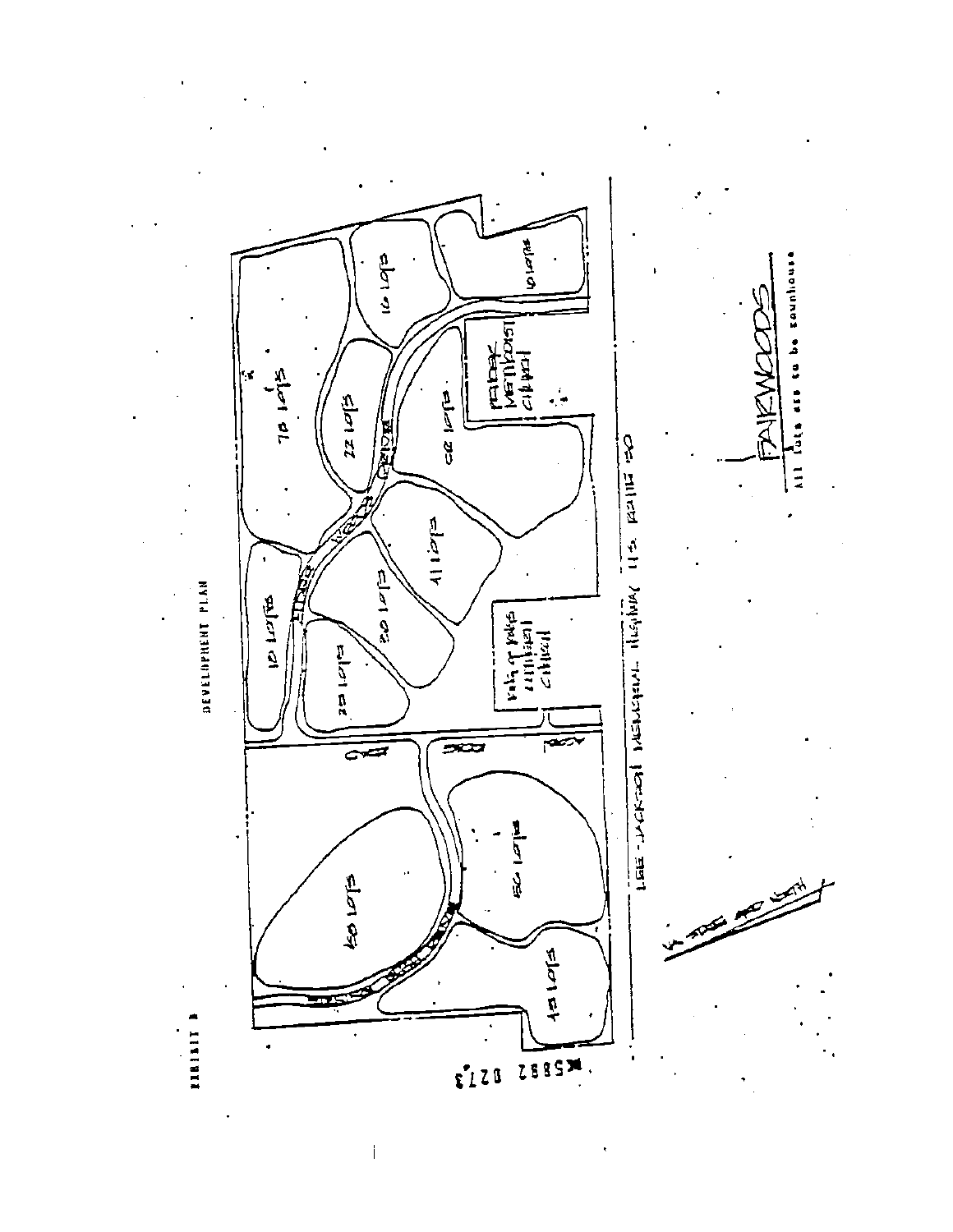#### BYLAWS

#### OF

#### FAIR WOODS HOMEOWNERS ASSOCIATION

#### ARTICLE I

#### NAME AND LOCATION

The name of the corporation is Fair Woods Homeowners Association, hereinafter referred to as the "Association." The principal office of the Association shall be located at 4084 University Drive, Fairfax, Virginia 22030, but meetings of Members and Trustees may be held at such places as nay be designated by the Board of Trustees.

### ARTICLE II

#### SEAL

The corporate seal of the Association shall be in circular form and shall bear the name of the Association and the date 1g83.

#### ARTICLE III

#### DEFINITIONS

Section 1. 'Approval" shall mean and refer to the issuance by any public agency of written approval, or any written waiver of approval rights or formal letter stating "no objection."

Section 2. "Assessable Unit" shall mean and refer to any real property within the Properties which is subject to assessments as provided in Article V of the Declaration.

section 3. 'Association' shall mean and refer to the Fair Woods Homeowners Association, its successors and assigns.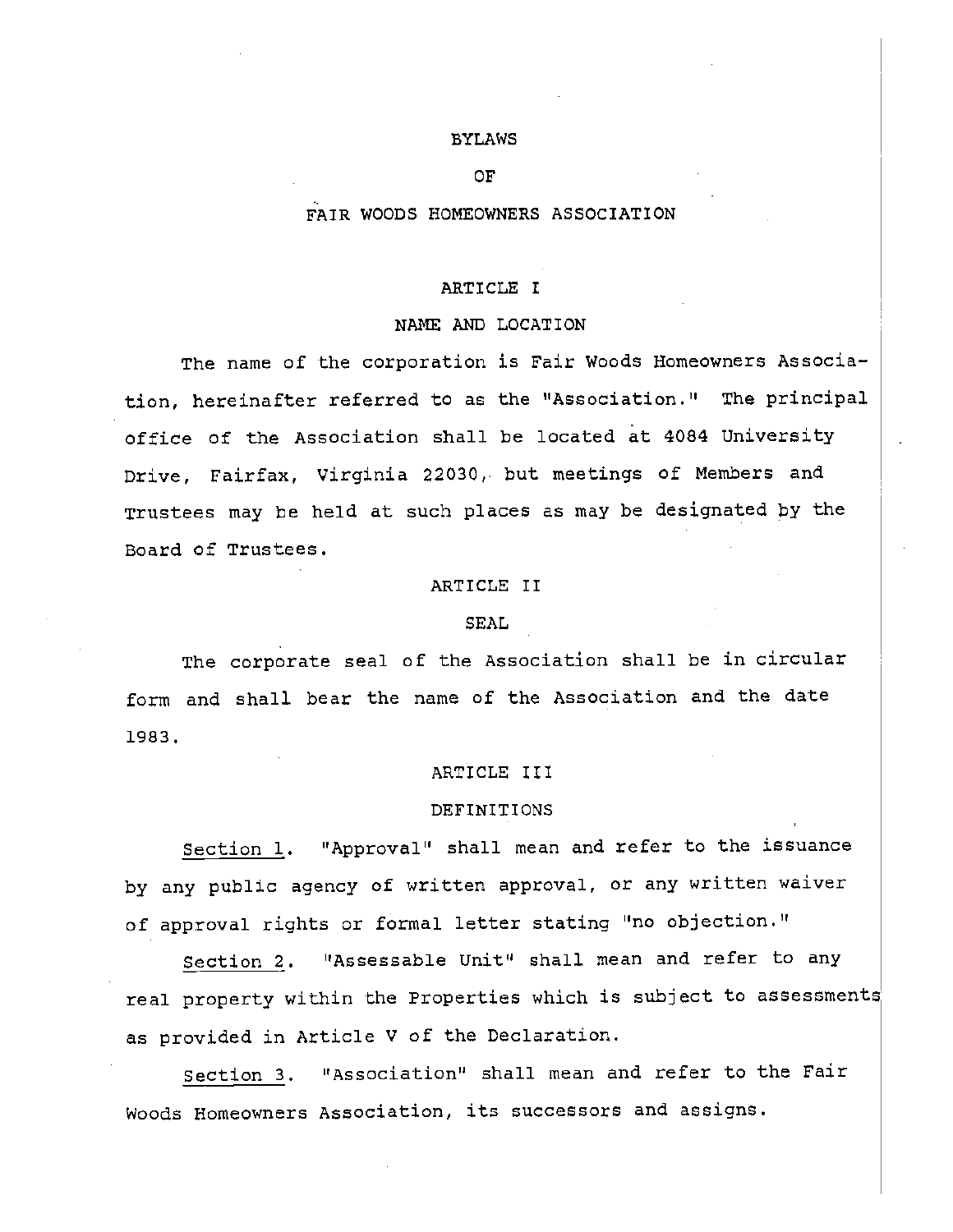Section 4. "Book of Resolutions" shall mean and refer to <u>the</u> the document containing rules and regulations and policies of the Association as they may from time to time be amended.

I.

Section 5. "Builder" shall mean and refer to a person or entity which acquires a portion of the Properties for the purpose of improving such portion in accordance with the Development Plan for resale to Owners.

<u>I</u>OI section 6. "Common Area" shall mean and refer to all real property and improvements thereon owned or leased by the Association for the use and enjoyment of the Members.

> Section 7. "Declaration" shall mean and refer to the covenants, conditions, and restrictions and all other provisions therein set forth in the entire document, as may be amended from time to time.

Section 8. "Developer" shall mean and refer to Fair Woods Partnership, its successors and assigns; provided, however, that no successor or assignee of the Developer shall have any rights or obligations of the Developer hereunder unless such rights and obligations are specifically set forth in the instrument of successsion or assignment or which pass by operation of law. The rights and obliqations set forth herein of the Developer, as Developer, shall cease when new Living Unit construction contemplated by the Development Plan is substantially completed or after five years have lapsed since the filing of the last Supplementary Declaration establishing a Neighborhood.

section g. "Development Plan" shall mean and refer to the conceptual Development Plan" of intended uses of the Properties **Z** Andrew Control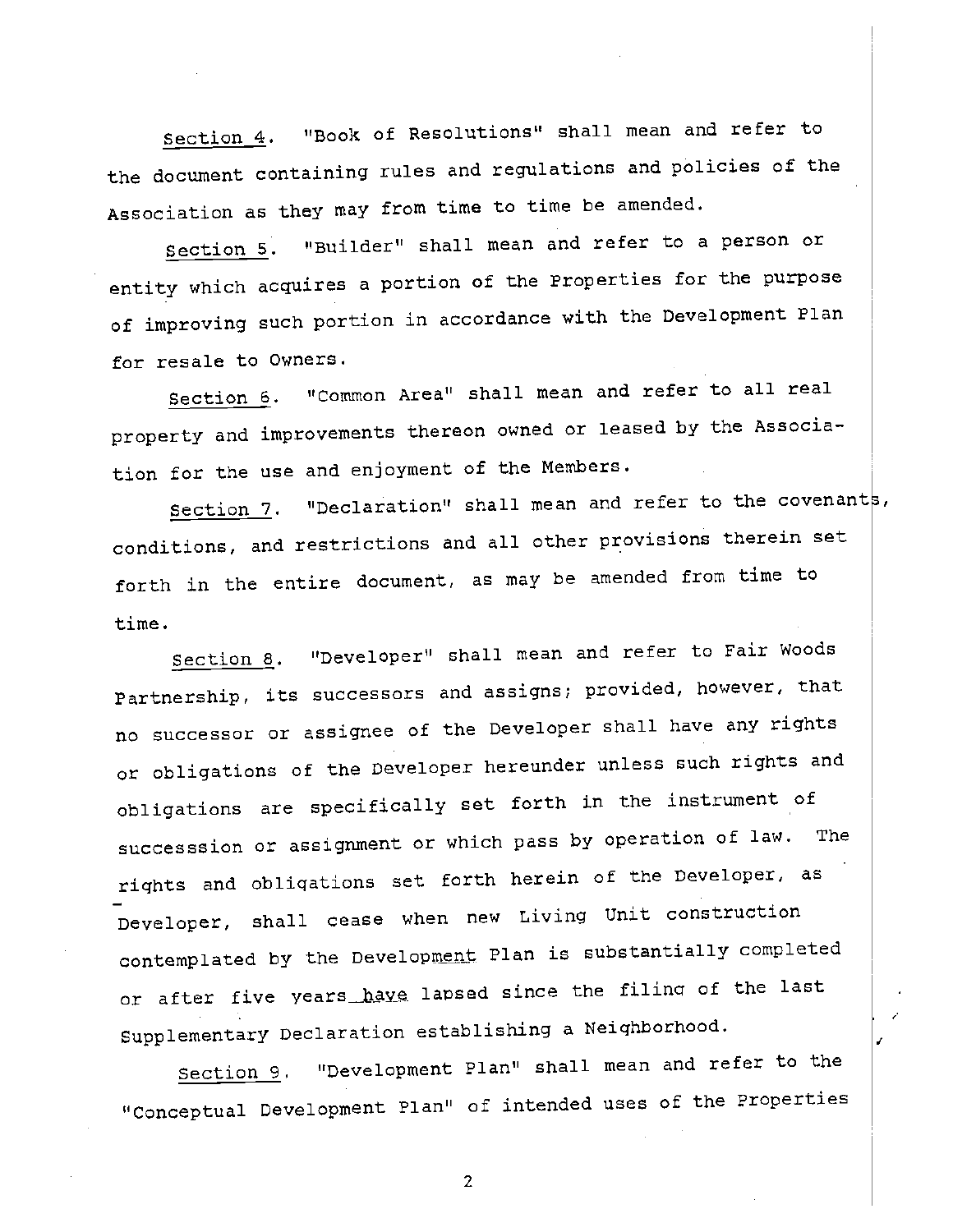as approved by Fairfax County and as may be amended from time to time.

Section lo. "Federal Mortgage Agencies" shall mean and refer to those Federal Agencies who have an interest in the Properties, such as the Federal Housing Administration, the Veterans Administration, the Federal National Mortgage Association, and the Federal Home Loan Nortgage Corporation, or successors to their interests.

Section 11. "First Mortgagee" shall mean and refer to an Institutional Lender who holds the first deed of trust on a Lot or Living Unit and who has notified the Association of its holdings.

Section 12. "Founding Documents" shall mean and refer to the Articles of Incorporation of the Association, the Declaration Supplementary Declarations, and these Association Bylaws, all as initially drawn by the Developer and filed and recorded as the case may be, and all as may be duly amended from time to time.

Section 13. "Governing Documents" shall mean and refer collectively and severally to the Founding Documents and the Book of Resolutions, as such may be amended from time to time.

section 14. 'institutional Lender" shall mean and refer to one or more commercial or savings banks, savings and loan associa tions, trust companies, credit unions, industrial loan associations, insurance companies, pension funds, or business trusts including but not limited to real estate investment trusts, any other lender regularly engaged in financing the purchase, construction, or improvement of real estate, or any assignee of loans made by such a lender, or any private or governmental institution which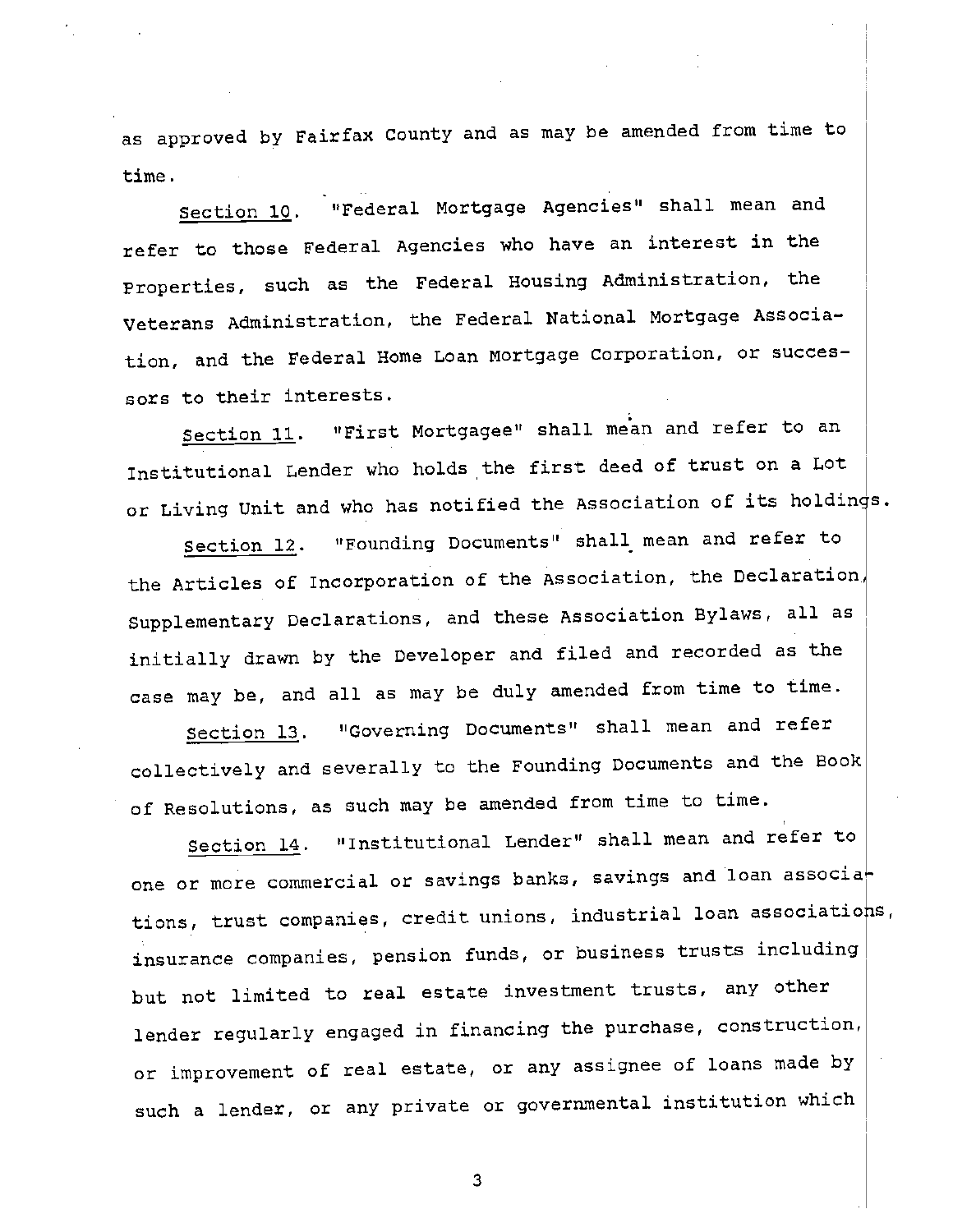has insured a loan of such a lender, or any combination of any of the foregoing entities.

Section 15. "Lead Lender" shall mean and refer to the First Nortgagee holding the greatest number of first deeds of trust on Lots.

Section 16. "Living Unit" shall mean and refer to any portion of a structure situated upon the Properties designed and intended for use and occupancy as a residence by a Single Family.

Section 17. "Lot" shall mean and refer to any plot of land shown upon any recorded subdivision map of the Properties, with the exception of Common Area or Out Lot as are herein defined, and to any condominium unit created under the Condominium Act of Virginia, as such may be amended from time to time.

Section 18. "Members" shall mean and refer to members of the Association which shall consist of all Owners and all Occupants and which is comprised of Class A, Class B, and Class C Members as defined in the Articles of Incorporation of the Association.

Section 19. "Out Lot" shall mean and refer to a lot for which a building permit for a residence may not be obtained.

Section 20. 'Neighborhood" shall mean and refer to one or more Lots which are subject to the same Supplementary Declaration.

section 21. "Neighborhood Common Area" shall mean and refer to portions of the Common Area which are designated as Neighborhoo Common Area in the Governing Documents and which are for the primary use and enjoyment of Members residing in such Neighborhood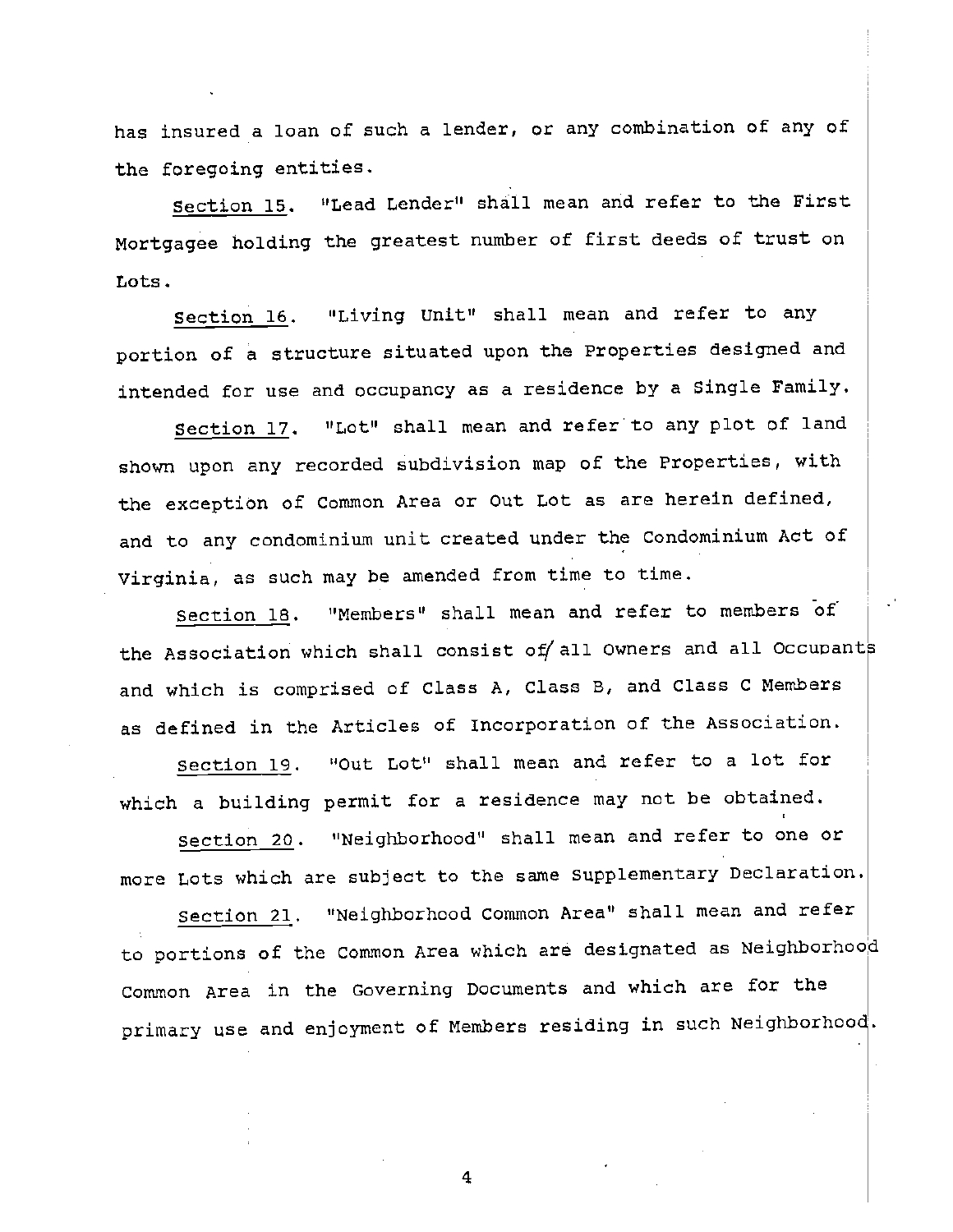Section 22. "Notice" shall mean and refer to (1) written  $\mathcal{L} = \mathcal{L}$ notice delivered personally or mailed to the last known address of the intended recipient, or (2) notice published at least once en de la construction de la construction de la construction de la construction de la construction de la constr<br>Il décrit de la construction de la construction de la construction de la construction de la construction de la <sup>a</sup> week for two consecutive weeks in a newspaper having general circulation in Fairfax County, or (3) the newsletter of the Association delivered personally or mailed to each Member.

In the Contract of the Contract of the Contract of the Contract of the Contract of the Contract of the Contract of the Contract of the Contract of the Contract of the Contract of the Contract of the Contract of the Contrac Section 23. "Occupant" shall mean and refer to an occupant of a Living Unit who is the Owner, or contract purchaser, or a **International Contract** lessee or sublessee who holds a written leas'e having an initial term of at least twelve (12) months.

Section 24. "Owner" shall mean and refer to the record  $\mathbf{I}$ holder of the fee simple title to any Lot, whether one or more persons or entities, including contract sellers; the term shall ian di Serbia.<br>Indonesia exclude those having such interest merely as security for the performance of an obligation.

> Section 25. "Properties" shall mean and refer to all real property which becomes subject to the Declaration, together with such other real property as may from time to time be annexed thereto.

<u>i</u> Section 26. "Quorum of Members" shall mean and refer to the **I** representation by presence or proxy of Members who hold fifty percent (50%) of the outstanding votes of each voting class.

> Section 27. "Quorum of Owners" shall mean and refer to the representation by presence or proxy of Members who hold seventy-five Dercent (75%) of the outstanding Class A votes and the representation by presence or proxy of the Class C member, so long as it shall exist.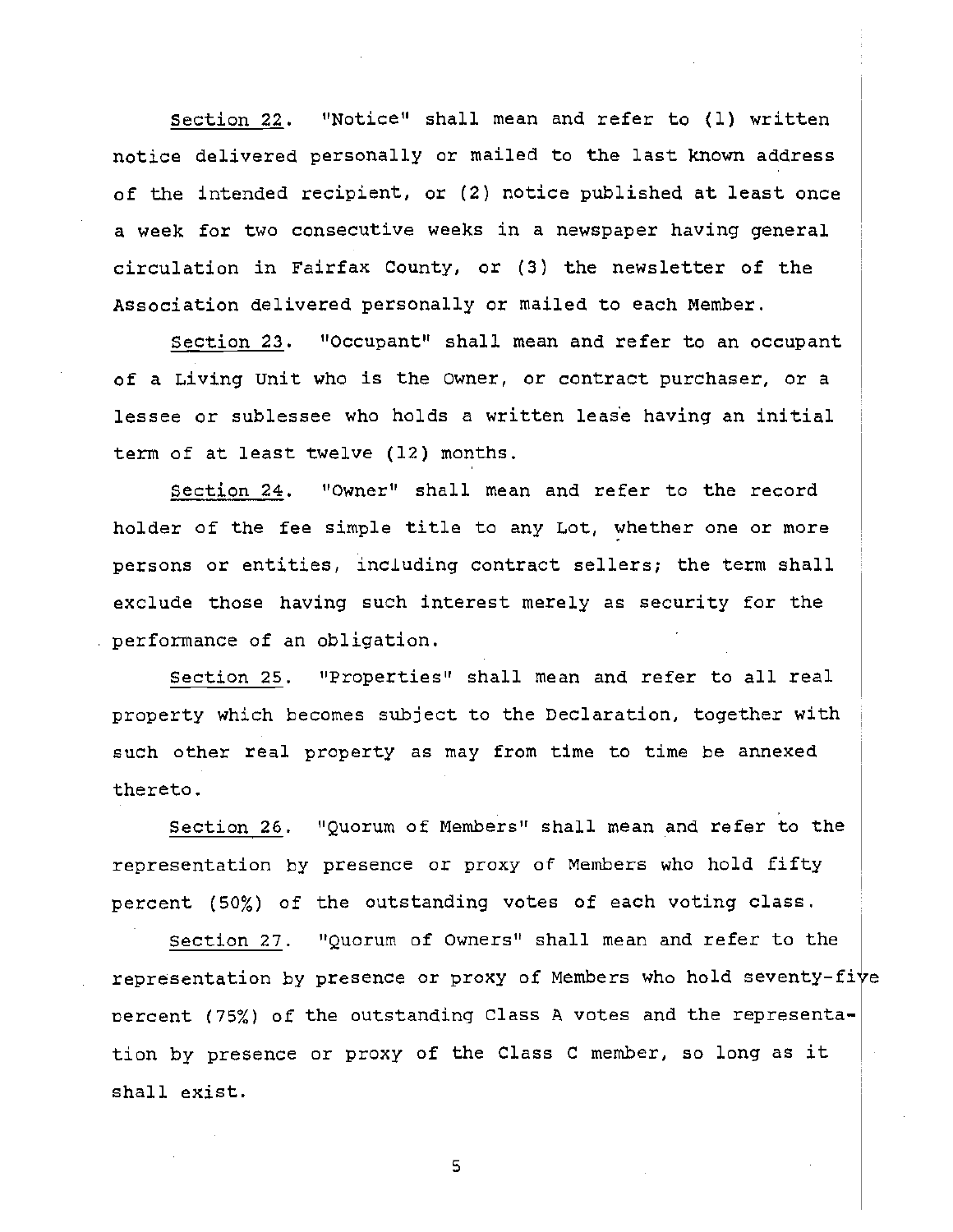Section 28. "Registered Notice" shall mean and refer to any Notice which has been signed for by a recipient or has been certified by the U. S. Postal Service or other entity as having been delivered to the address of the intended recipient. Failure  $\qquad \qquad \mid$ shall nevertheless constitute receipt when such refusal is witnessed by refusal of an intended recipient to acknowledge such Notice by two other people.

> Section 29. "single Family" shall mean and refer to a single housekeeping unit which includes not more than three adults who are legally unrelated..

Section 30. "supplementary Declaration" shall mean and refer to any declaration or covenants, conditions, and restrictions<br>which may be recorded by or with the consent of the Developer, refer to any declaration of covenants, conditions, and restrictions which extends the provisions of the Declaration to a Neighborhood and the set of the set of the set of the set of the set of the set of the set of the set of the set of the set of the set of the set of the set of the set o hood as are deemed appropriate by the Developer and as are therein  $\bigg|$ or which contains such complementary provisions for such Neighborrequired.

nd og større for de formelige for de formelige for de formelige for de formelige for de formelige for de forme<br>I 1990 en de formelige formelige formelige formelige for de formelige for de formelige for de formelige for de<br> section 31. "Zoning Ordinance" shall mean the provisions pertaining to Planned Development-Housing Communities contained , time to time and as such shall be applicable to the Properties.  $\frac{1}{1}$ in the Code of the County of Fairfax, Virginia, as amended from

#### ARTICLE IV

#### MEETING OF MEMBERS

Section 1. Annual Meetings. Annual meetings shall be hald Board of Trustees. The first annual meeting of the Members shall for the sole purposes of announcing results of elections for the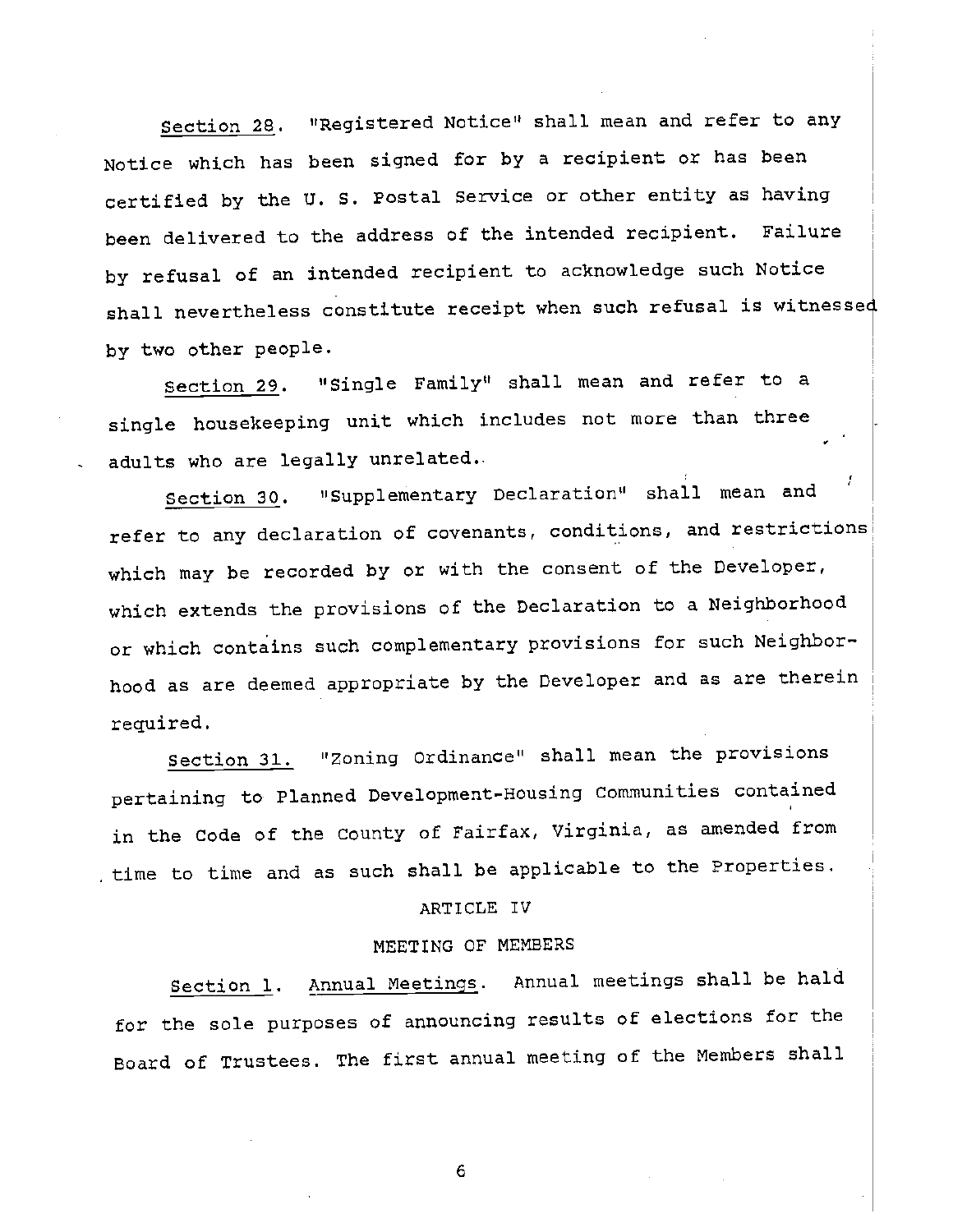be held within one year from the date of incorporation of the Association, and each subsequent regular annual meeting of the Members shall be held on a date set by the Board of Trustees, not more than fourteen (14) or less than ten (10) months from the last annual meeting, provided that there shall be an annual meeting in each calendar year.

Section 2. special Meetings. Special meetings of the Members may be called at any time by the president or by the Board of Trustees or upon written request of the Owners who hold. one-tenth (1/10) of the outstanding Class A votes.

Section 3. Proxies. Each Member may vote in person or by proxy. All proxies shall be in writing and filed with the secretary. Every proxy shall be revocable and shall automatically cease after one year.

Section 4. Method of Voting. Elections or questions to be submitted to all or any part of the membership may be decided at a meeting or by ballot vote, by mail, or at polling places designated by the Board. The Board shall determine the method of voting by resolution and give notice thereof as provided herein.

#### ARTICLE V

#### NOTICE

Notice for meetings or ballot poll where action by Class A and Class C Members is required or for meetings to amend the Articles of Incorporation shall be provided to Members at least thirty (30) days and no more than fifty (50) days prior to such meeting or ballot poll. Notice of all other meetings of Members shall be provided to Members at least fifteen (15) days before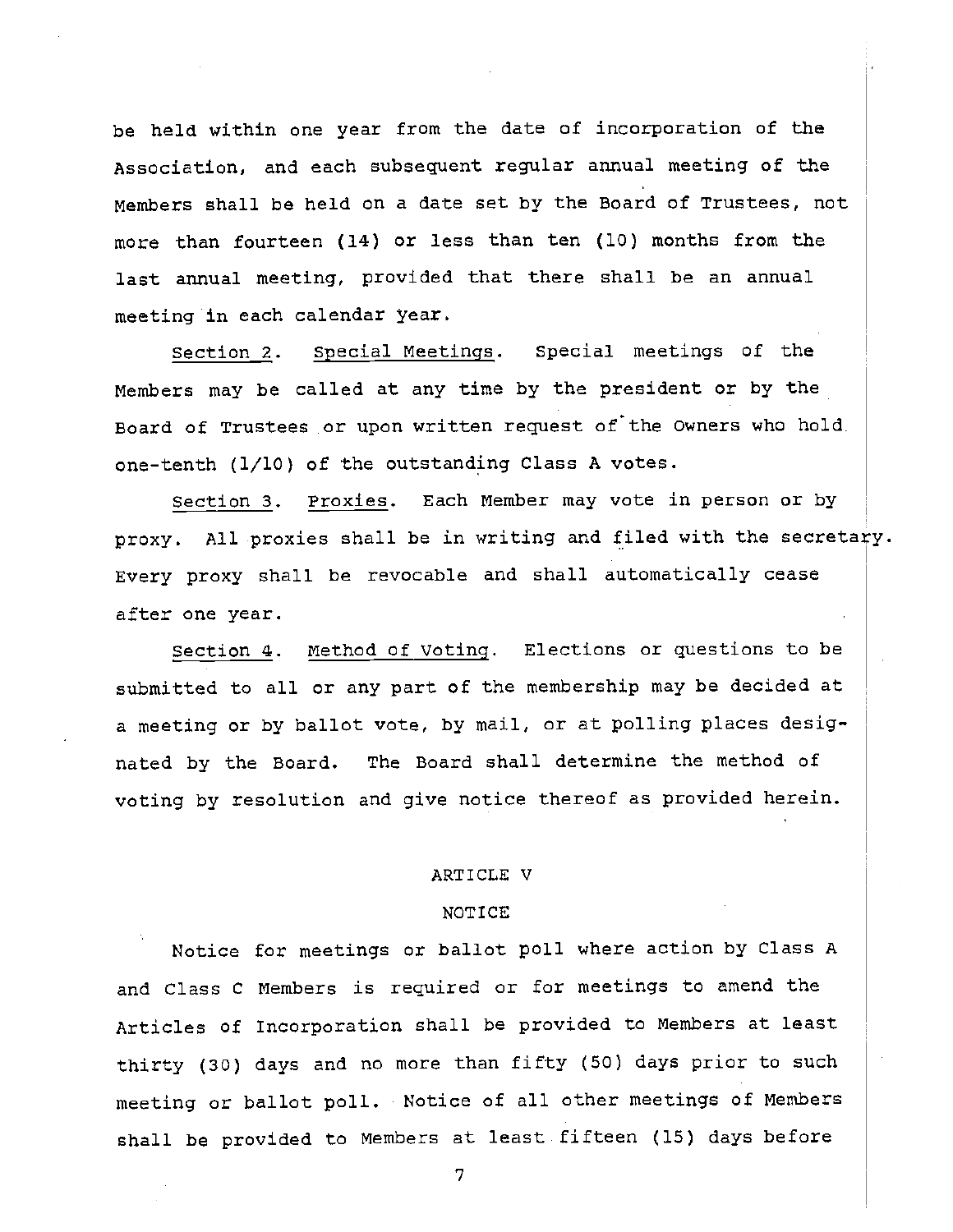such meeting. Notice may be waived in writing as provided for in Chapter 2 of Title B.1 of the Code of Virginia, as amended.

Notice of meetings or ballot polls shall specify the place, day and hour. In the case of a special meeting, the Notice shall state the purpose of the meeting. In the case of the ballot poll, the Notice shall include the matter(s) to be voted upon.

#### ARTICLE VI

### BOARD OF TRUSTEES

Section 1. Number. The affairs of the Association shall be managed by a Board of up to seven Trustees. The initial Board shall consist of four Trustees appointed by the Developer. At such time as two Neighborhoods have elected ad—hoc Neighborhood Boards, the Board shall consist of five Trustees. At such time as (i) a total of four Neighborhoods have elected ad—hoc Neighborhood Boards, or (ii) the Association has **Members**. whichever occurs first, the Board shall consist of (seven Trustees) As long as the Developer has rights as Developer, the Board of Trustees shall consist of Appointed Trustees and Elected Trustees. Thereafter all Trustees shall be elected.

Section 2. composition and Term.

Appointed Trustees. Appointed Trustees shall be appointed by the Developer and shall serve two year terms. They may be reappointed. They need not be Members of the Association. The Developer shall appoint four Trustees until such time as the Class c membership expires. Thereafter, the Developer, until its rights as Developer cease, shall appoint two Trustees.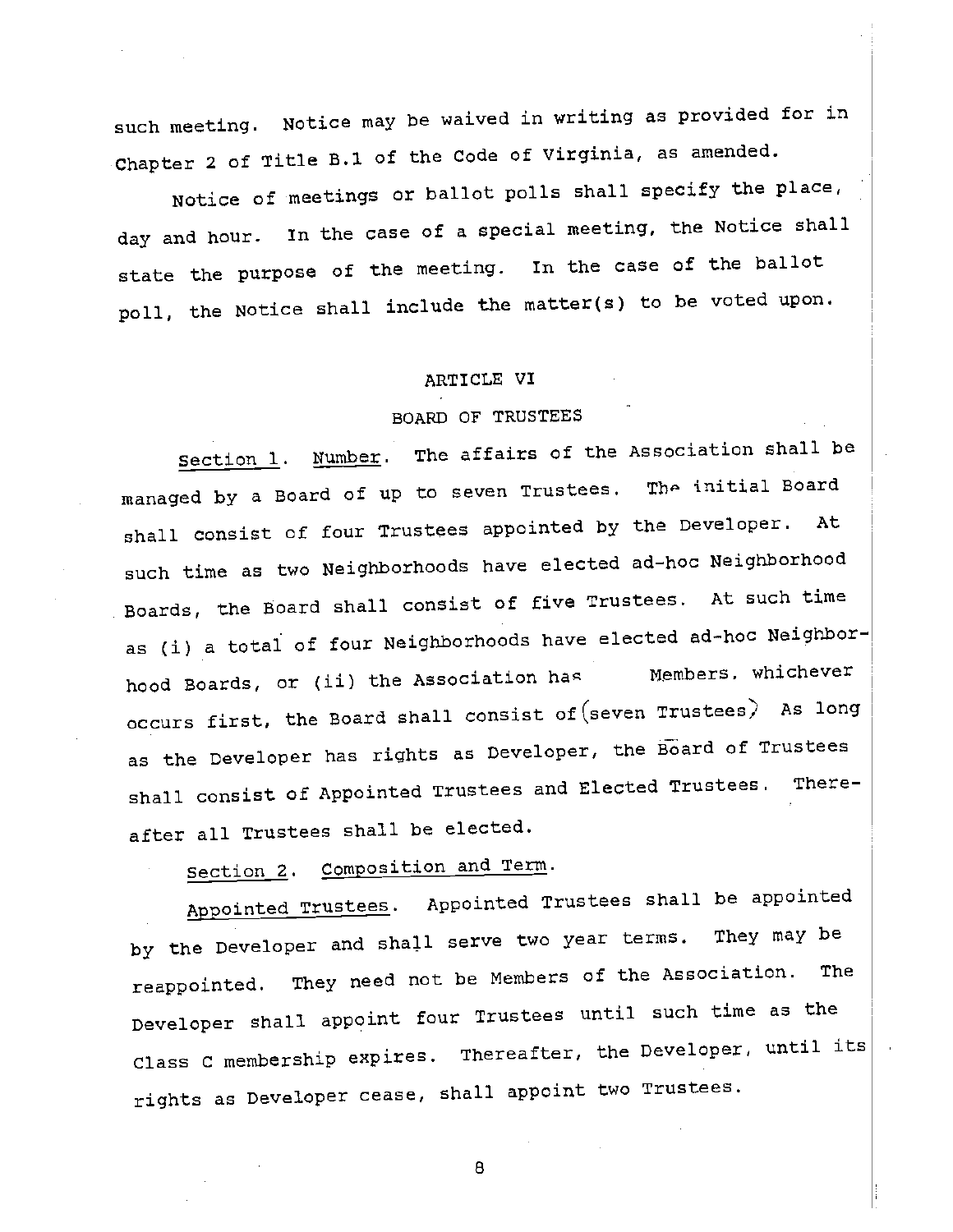The term for Elected Trustees shall be two years, except that up to one-half of the elected trustees may be elected to initial one-year terms so that elected trustees will have staggered terms of office. Elected Trustees must be Members of the Association.

Section 3. Nethod of Nomination. Candidates for election shall file a petition of candidacy, signed by not less than ten Members, with the Elections Committee at least three weeks before the annual meeting. The Elections Committee shall provide all members with a ballot containing the names of all bona fide candidates with the notice of the annual meeting.

Section 4. Method of Election. The Members may cast, in respect to each vacancy, as many votes as they are entitled to exercise under the provisions of the Articles of Incorporation. Cumulative voting is not permitted. Those persons receiving the largest number of votes shall be elected.

Section 5. Resignation and Removal. The unexcused absence of an Elected Trustee from three consecutive regular meetings of the Board shall be deemed a resignation; however, the Trustee shall be provided a reasonable opportunity to be heard and if an explanation satisfactory to the Board is given, the Board may reinstate the Trustee. Any Elected Trustee may be removed from the Board, with or without cause, by a majority vote of the Members of the Association.

Section 6. vacancies. In the event of death, resignation, or removal of an Elected Trustee, his successor shall be selected by the remaining Elected Trustees, and shall serve until the next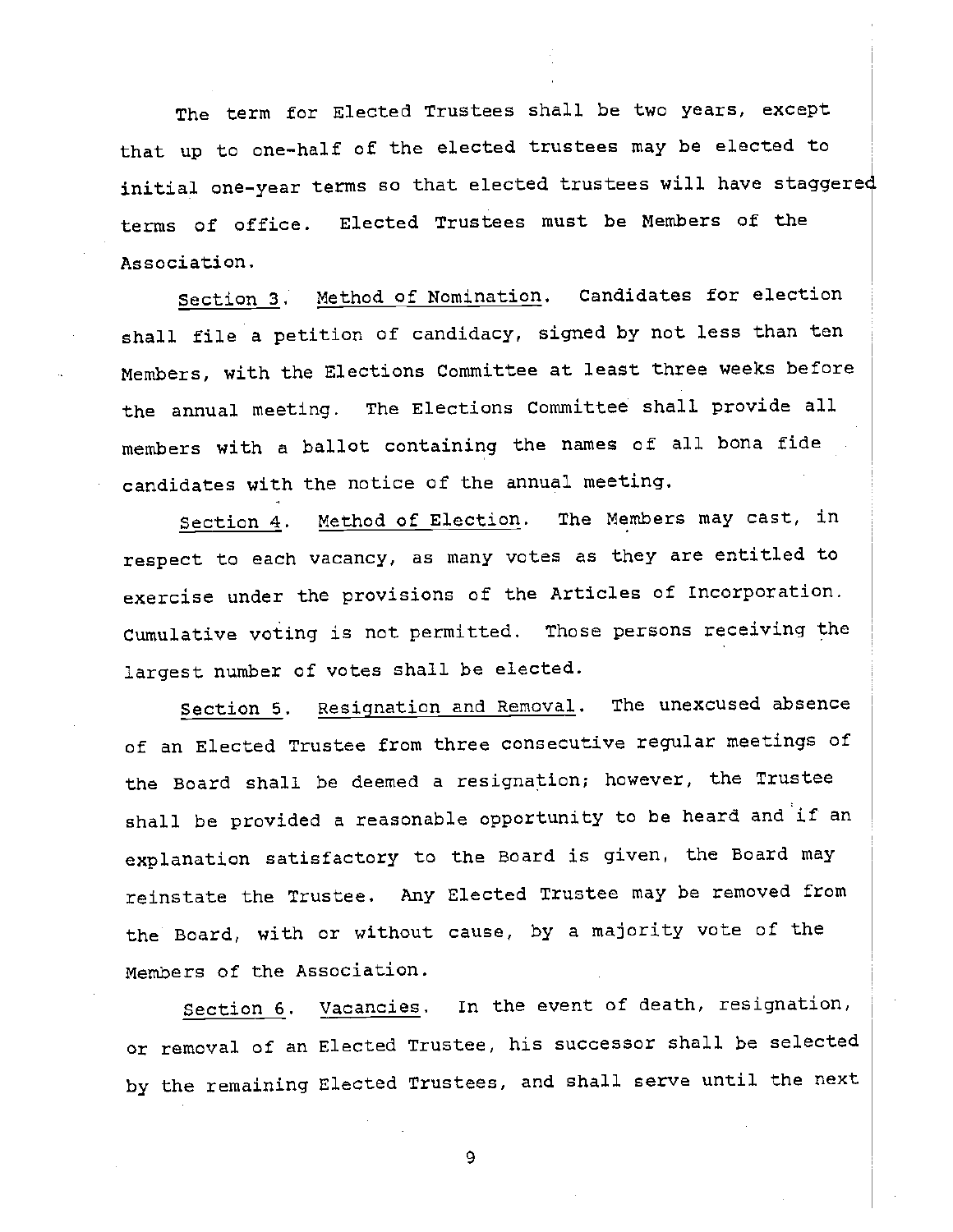annual meeting, when a successor will be elected to finish the unexpired term or a new term as applicable.

Section 7. Compensation. No Trustee shall receive compensation for any service he may render to the Association. However, any Trustee may be reimbursed for his actual expenses incurred in the performance of his duties.

Section 8. Powers. The Board of Trustees shall have all powers for the conduct of the affairs of the Association which are enabled by law, the Declaration, and the Articles of Incorporation which are not specifically reserved to Members or the Developer.

section 9. Duties, Without limiting the generality of its powers, it shall be the duty of the Board to:

(a) exercise its powers in accordance with the Governing Documents;

(b) cause to be kept a complete record of all its corporate affairs, includinq the Book of Resolutions, make such records available for inspection by any Member, his aqent, or Institutional Lender who has an interest in the Properties and present an annual statement thereof to the Members and First Nortgagees;

(c) adopt and follow procedures for adoption and publication of board resolutions to be included in the Book of Resolutions, including the provision for hearing and notice to members for resolution on rules, the annual budget and other matters affecting the rights of Members;

(d) adopt and publish rules and regulations, including fees, if any, governing the use of the Common Area and facilities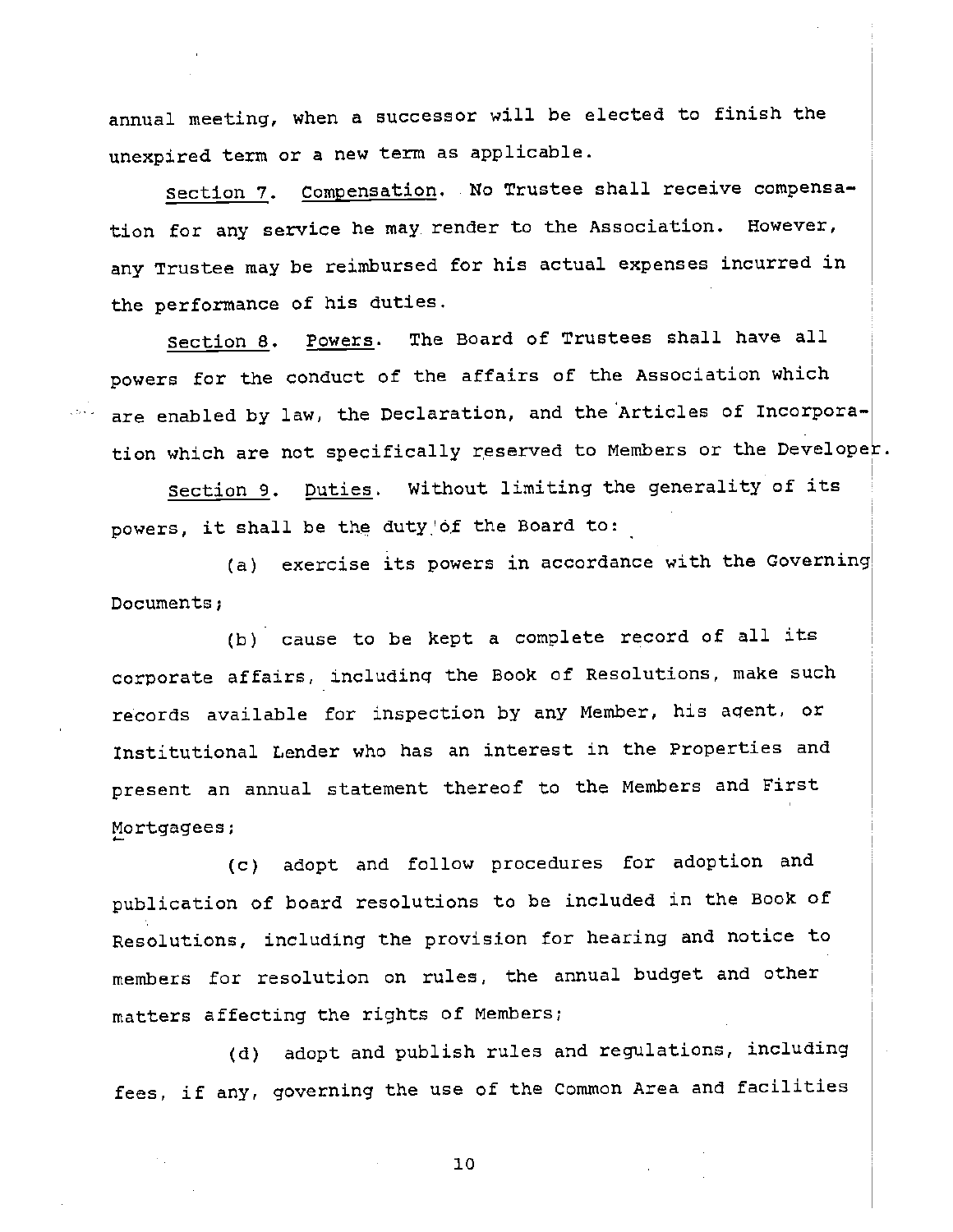and the personal conduct of the Members and their guests thereon, and include these in the Book of Resolutions;

(e) establish architectural standards for the Properties in accordance with the procedures specified in the Bock of Resolutions;

(f) supervise all officers, agents, and employees of the Association and see that their duties are properly performed;

(g) designate depositories for Association funds, designate those officers, agents, and/or employees who shall have authority to withdraw funds from such accounts on behalf of the Association, and cause such persons to be bonded, as it may deem appropriate;

(h) send written notice of each assessment to every Owner subject thereto at least 30 days in advance of the due date of the annual assessment or first installment thereof;

(i) appoint the committees prescribed in Article VIII herein and such other committees the Board deems necessary or helpful; and

(j) exercise their powers and duties in good faith, with a view to the interests of the Association and to this end adopt appropriate guidelines for action on matters where a potential conflict of interest nay exist.

#### ARTICLE VII

#### **OFFICERS**

section 1. Enumeration of Offices. The officers of the Association shall be a president and a vice president, who shall at all times be members of the Board of Trustees, a secretary.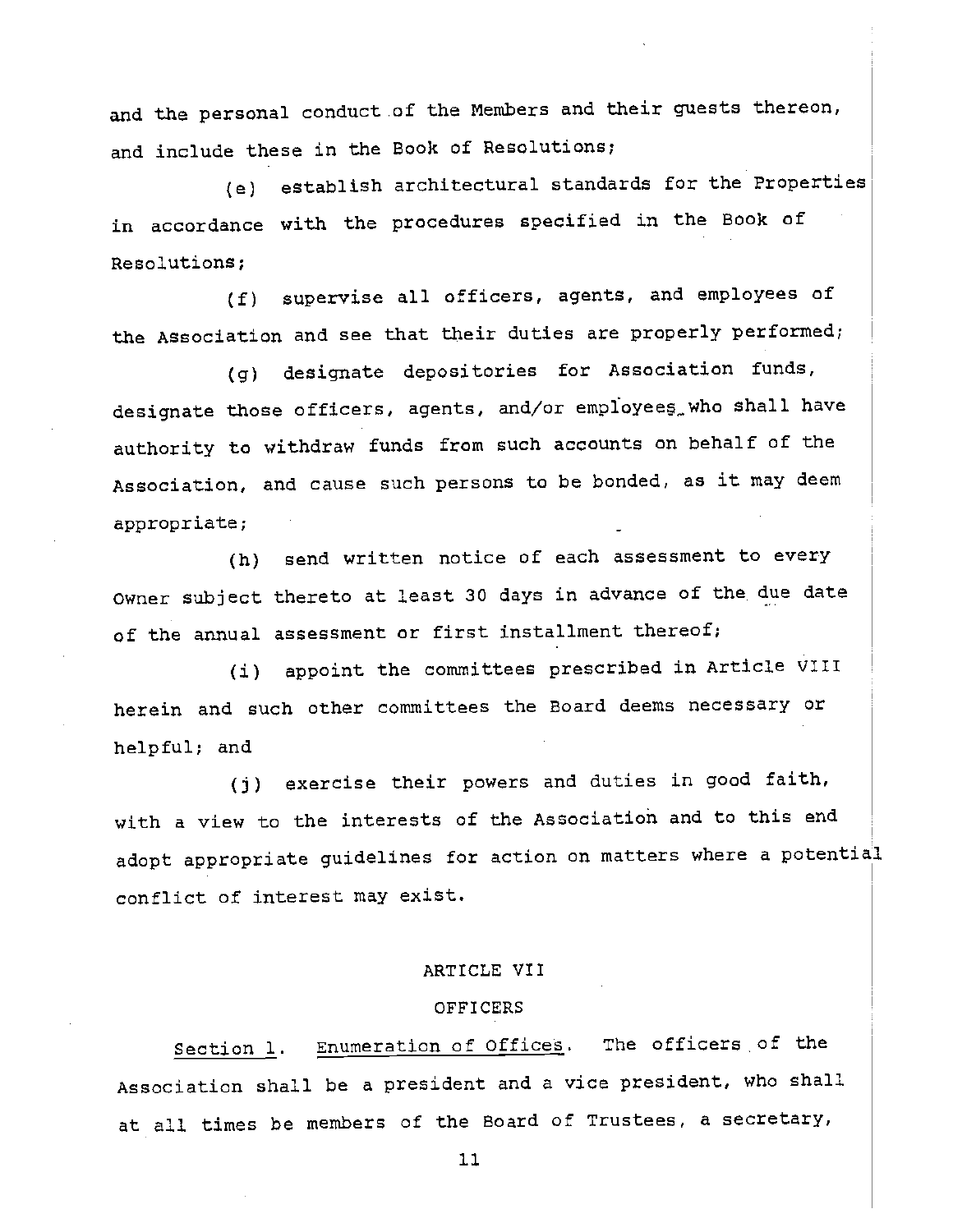$\label{eq:2.1} \frac{1}{2} \sum_{i=1}^n \frac{1}{2} \sum_{j=1}^n \frac{1}{2} \sum_{j=1}^n \frac{1}{2} \sum_{j=1}^n \frac{1}{2} \sum_{j=1}^n \frac{1}{2} \sum_{j=1}^n \frac{1}{2} \sum_{j=1}^n \frac{1}{2} \sum_{j=1}^n \frac{1}{2} \sum_{j=1}^n \frac{1}{2} \sum_{j=1}^n \frac{1}{2} \sum_{j=1}^n \frac{1}{2} \sum_{j=1}^n \frac{1}{2} \sum_{j=1}^n \frac{$ and a treasurer, and such other officers as the Board of Trustees as may *rrom* from time to time by resolution create.<br>from time to time by resolution create. The election of officers

I section 2. Election of Officers. section 2. Election contracting of the Board of Trustees<br>shall take place at the first meeting of the Members. shall cane.<br>
I following each annual meeting of the Members.<br>
Term. The officers of this Associat shall be a shift of the shall be a set of  $\mathbb{R}^n$ 

elected annually by the wing each and the officers of this Association.<br>Section 3. Term. The officers of this Association shall hold by the Board of Trustees and each shall hold<br>by the Board of Trustees and each shall hold office for one (1) year answer unless he shall sooner row of  $resigm, or shall$ to serve.

be removed, or otherwise disqualified of the removed. Section 4. Resignation and Removal. After being From New provided a | reasonable opportunity to be a second. Any officer may<br>from office with or without cause by the Board, the Board, the reasonable opportunity to be heard, any officer may be removed resign at any time by giving written notice to the Board, the president or the secretary. Such resignation shall take effect | president or the secretary.<br>on the date of receipt of such notice or at any later time specified<br>are enecified therein, the acceptance of such a resignation shall no therein, and unless otherwise specified therein, the acceptance shall not be necessary to make it effective.  $V_{\text{vacancies}}$ . A vacancy in any office may be  $V_{\text{vacancies}}$ .

filled by appointment by the bod-Section 5. National the Board. The officer appear appointed to | such vacancy --ointment by the best emainder of the term of the and

officer he replaces. section 6. Multiple essential  $\text{Offices.}$  The offices of  $\text{presuence}$ 

secretary may not be held by the same person. not be held by the same person.<br>E the officer tary may not --<br>Section 7. Duties. The duties of the officers are are as

follows:<br>(a) <u>President</u>. The president shall President (a) (a) the state of the state of the state of the state of the state of the state of the state of the state of the state of the state of the state of the state of th shall preside at at all  $|$ meetings of the Board of Trustees and and of the Association (unless) the Board designates in another officer to preside at such meetings;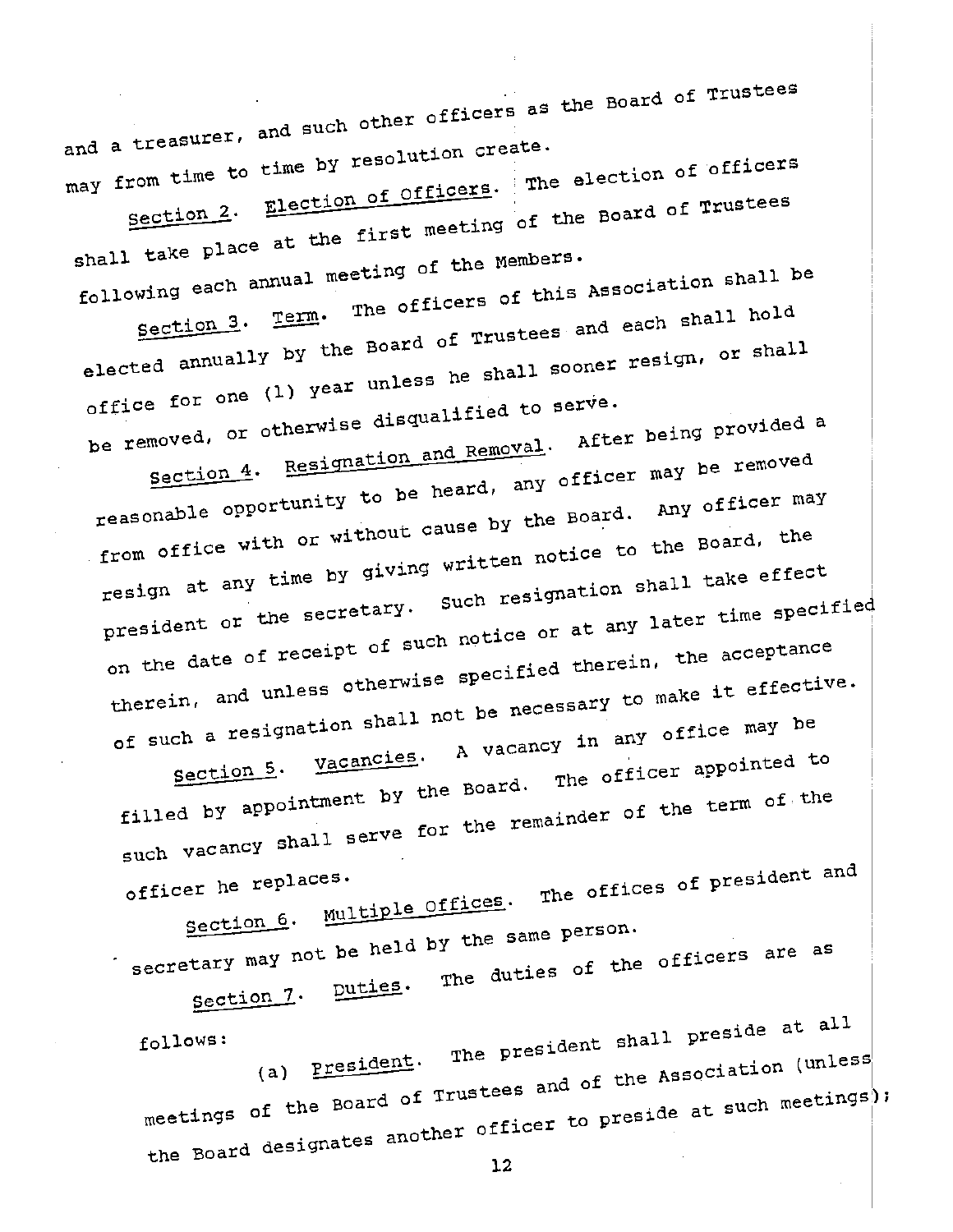see that orders and resolutions of the Board are carried out; sign all mortgages, leases, deeds, and other written instruments and co—sign all promissory notes and contracts as the Board may approve from time to time.

I.

(b) Vice President. The vice president shall act in the place and stead of the president in the event of his absence, i duties as may be required of him by the Board. inability or refusal to act, and exercise and discharge such

(c) Secretary. The secretary shall cause the minutes to be kept of all meetings and proceedings of the Board and of the members; cause the Book of Resolutions to be maintained; corporate seal of the Association and affix it on all papers  $\qquad \qquad \mid$ serve as custodian of Association files and, records, keep the requiring said seal; cause notice to be served to members and Institutional Lenders as required in the Governing Documents; cause a roster to be maintained of the names of all Members of such Members; cause a roster to be maintained of all First  $\qquad \qquad \mid$ the Association together with their addresses, as registered by Mortgagees, together with the properties in which each has an interest and annually send a copy of such roster to the Lead Lender; and perform such other duties as required by the Board.

of the Association to be deposited in appropriate accounts and  $\qquad \qquad \mid$ (d) Treasurer. The treasurer shall cause all monies <u>In the Common State</u> disbursed therefrom within the limits of the annual budget or as directed by resolution of the Board of Trustees; co<del>-sign any</del> promissory notes and contracts; see that  $a$ re kept; cause an annual audit of the Association books to be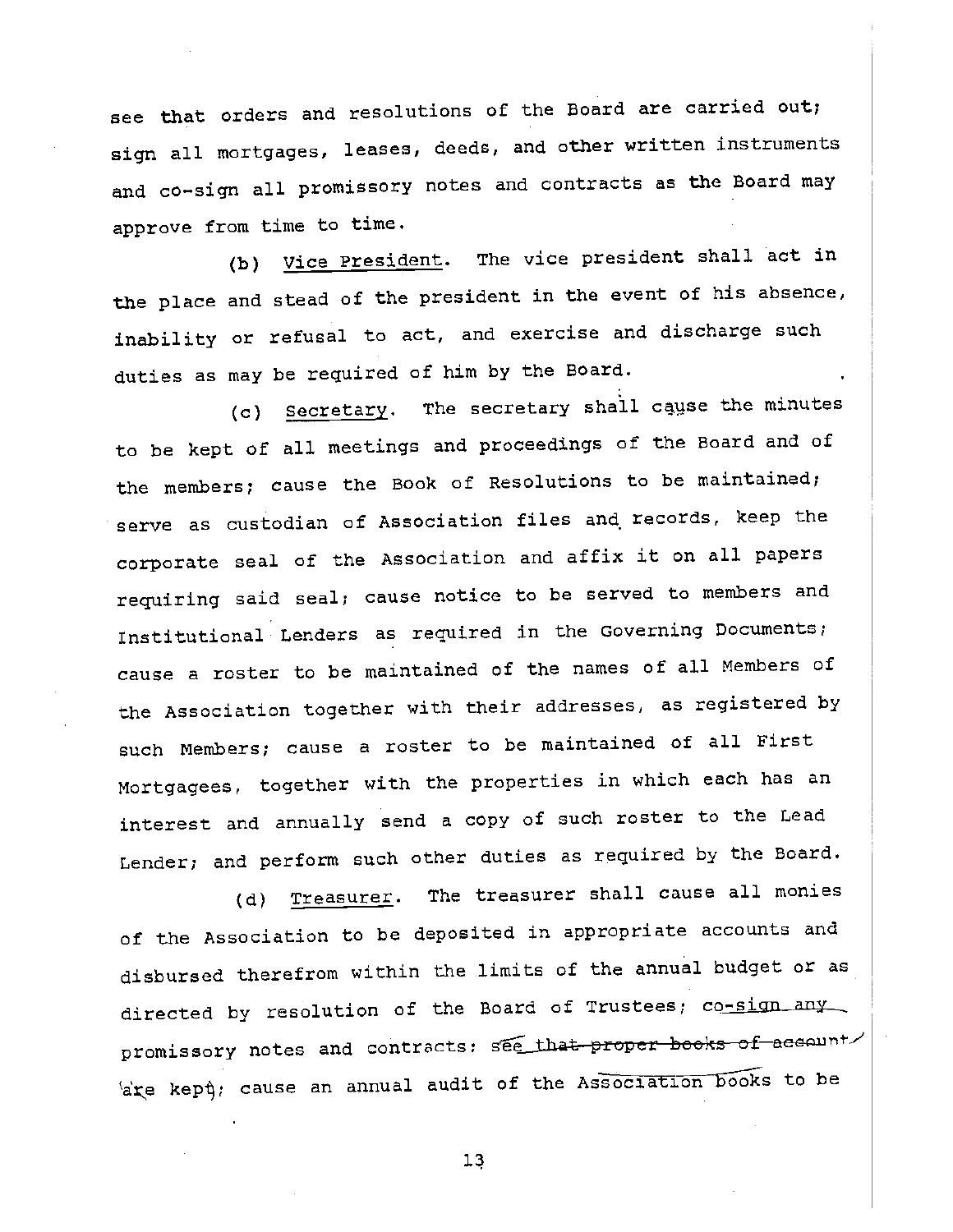made by a certified burned for \_acçoUfltan at the completion of each full fiscal year; be the chief 0fficer responsible for the annual preparation of the budget, the income statement and the balance sheet statement to be presented to the Board at its annual meeting; annuallY submit the audited financial statements.

### ARTICLE VIII

COMMITTEES<br>Committee, The Board of Trustees Section 1. Elections Committee. The Board of Trustees shall appoint an electron Elections Committee no later than two months prior to the annual meeting date. The Committee shall consist of a chairman who may not be a Trustee, and at least four Members, none of whom shall be candidates for office, it shall be the duty of the Committee to provide supervis supervision of the nomination  $\vert$ and election of Trustees and Neighborhood Boards in accordance with procedures adopted by the Board and placed in the Book of Resolutions.

section 2. Neighborhood Boards.

(a) As soon as the Class B Membership votes equal fifty percent (50%) of the Class A Membership votes in a Neighborhood, the Board of Trustees shall call a meeting of the Members in the Neighborhood at which five Members shall be elected as an ad—hoc Neighborhood Board. Thereafter, in conjunction with the annual meeting of the Association, the Class A and Class B Members of a Neighborhood shaii ci shall elect five (unless otherwise designated  $\big\vert$ by the Trustees) Neighborhood Members to serve as the Neighborhood Board. The Neighborhood Board shall consist of between 3 and 7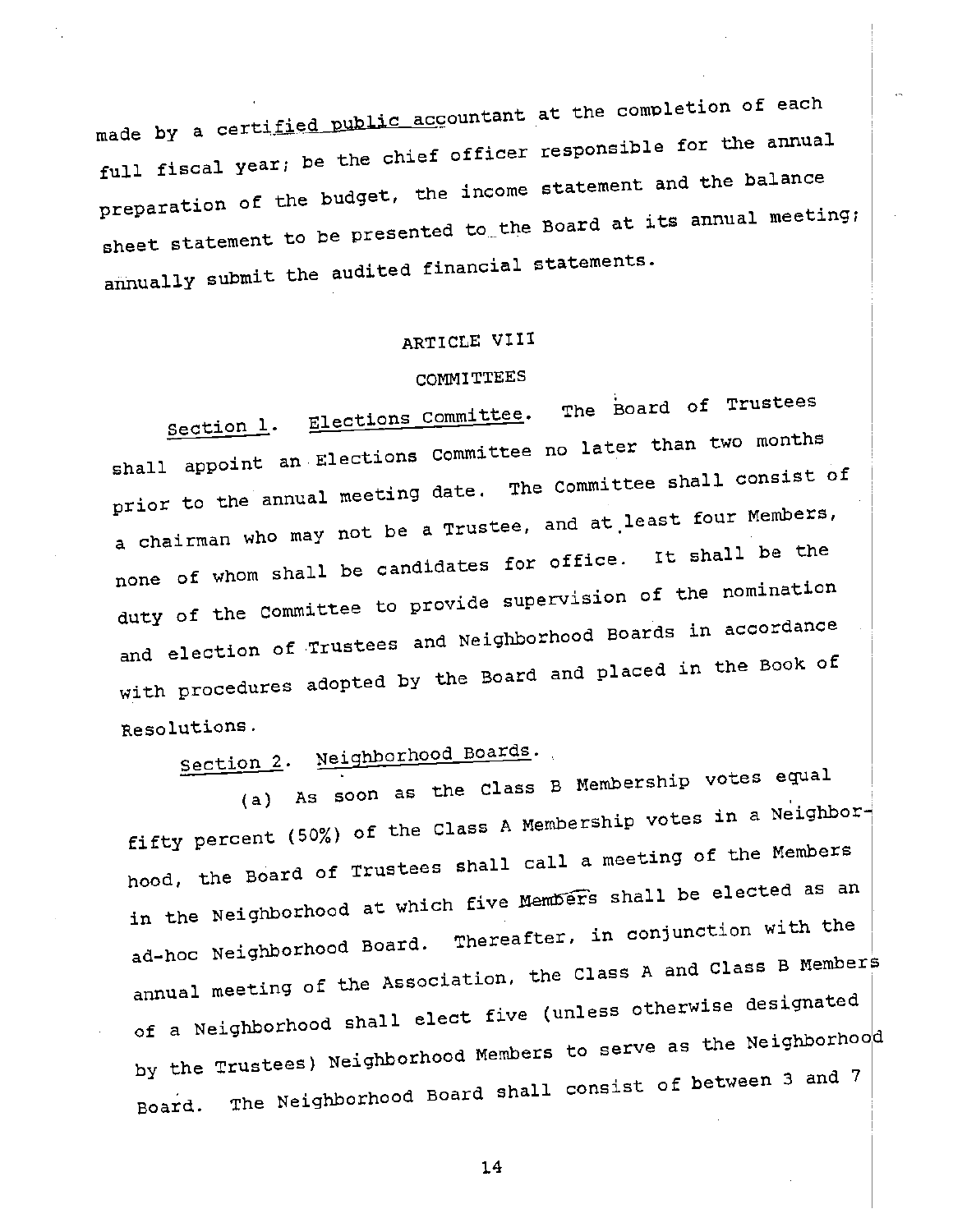members as established by the Trustees. Each Board shall elect its own chairman.

(b) It shall be the duty of the Board to:

(i) advise the Board of Trustees each year on the proposed budget for maintaining and operating the Common Areas within the Neighborhood and providing services for the Neighborhood,

(ii) review and make recommendations on applications referred to it by the Architectural Review Board;

 $(iii)$  advise the Board of Trustees as to the consensus of Neighborhood Members on Association matters;

(iv) perform such duties as may be assigned by the Board of Trustees.

(c) However, should less than twenty—five percent (25%) of the outstanding Class A and B votes be cast in such election, the Board of Trustees shall have the right to fill by appointment those positions which were the subject of the election. Such Trustees must be Members of the Association, but they need not be Neighborhood Members.

### ARTICLE IX

### ARCHITECTURAL REVIEW BOARD

Section 1. Composition. The Architectural Review Board shall be comprised of three or more Members appointed by the Board of Trustees. Members shall serve staggered three year terms, as determined by the Board of Trustees.

Until the rights of the Developer as Developer cease, the Architectural Review Board shall consist of two committees: The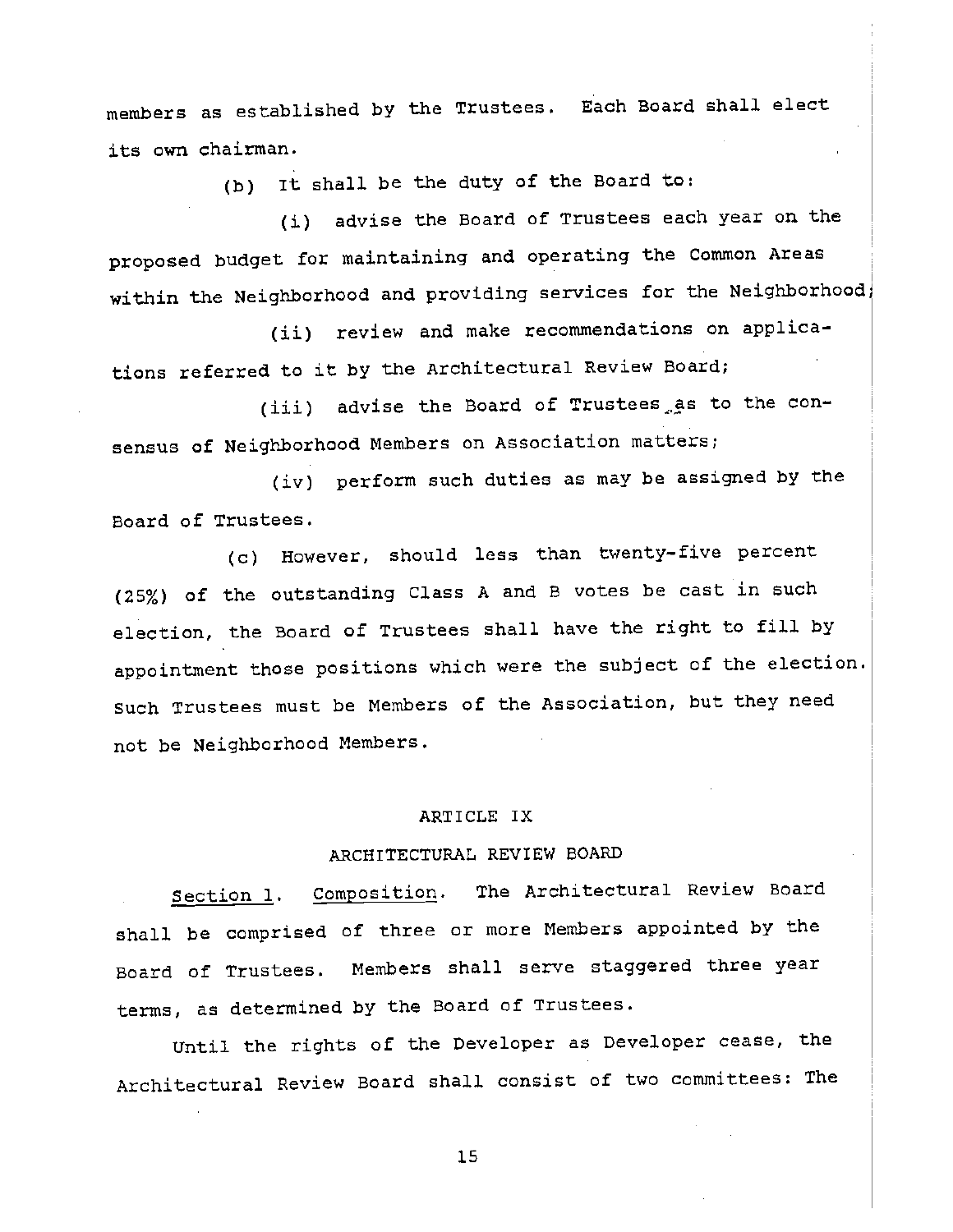New Construction Panel and the Modification and Change Panel. Thereafter, the New construction panel shall be terminated.

After the rights of the Developer as Developer cease, no member of the Architectural Review Board may be a Trustee.

Section 2. Method of Selection. The Developer shall nominate three persons and one alternate to serve as the New Construction Panel of the Architectural Review Board. The Board of Trustees shall appoint or reject such nominees and, in case a nominee is rejected, the Developer shall thereupon nominate another person for appointment.

Section 3. Vacancies. Appointment Appointments to fill vacancies in unexpired terms shall be made in the same manner as the original

appointment.<br>Section 4. Officers. At the first meeting of the Board following each Annual Meeting of Members, the Architectural Review Board shall elect from among themselves, a Chair, a Vice— Chair, and a Secretary who shall perform the usual duties of their respective offices.

Section 5. Duties. The Architectural Review Board shall  $\begin{bmatrix} 1 & 0 & 0 \\ 0 & 0 & 0 \\ 0 & 0 & 0 \end{bmatrix}$ regulate the external design, appearance, and read and locations of the Properties and improvements thereon in such a manner so as to preserve and enhance values and to maintain a harmonious relationship among structures and the natural vegetation and topography. In furtherance thereof, the Board shall:

(a) Review and approve, modify or disapprove, within forty—five (45) days, all written applications of Owners and of the Association for improvements or additions (as described in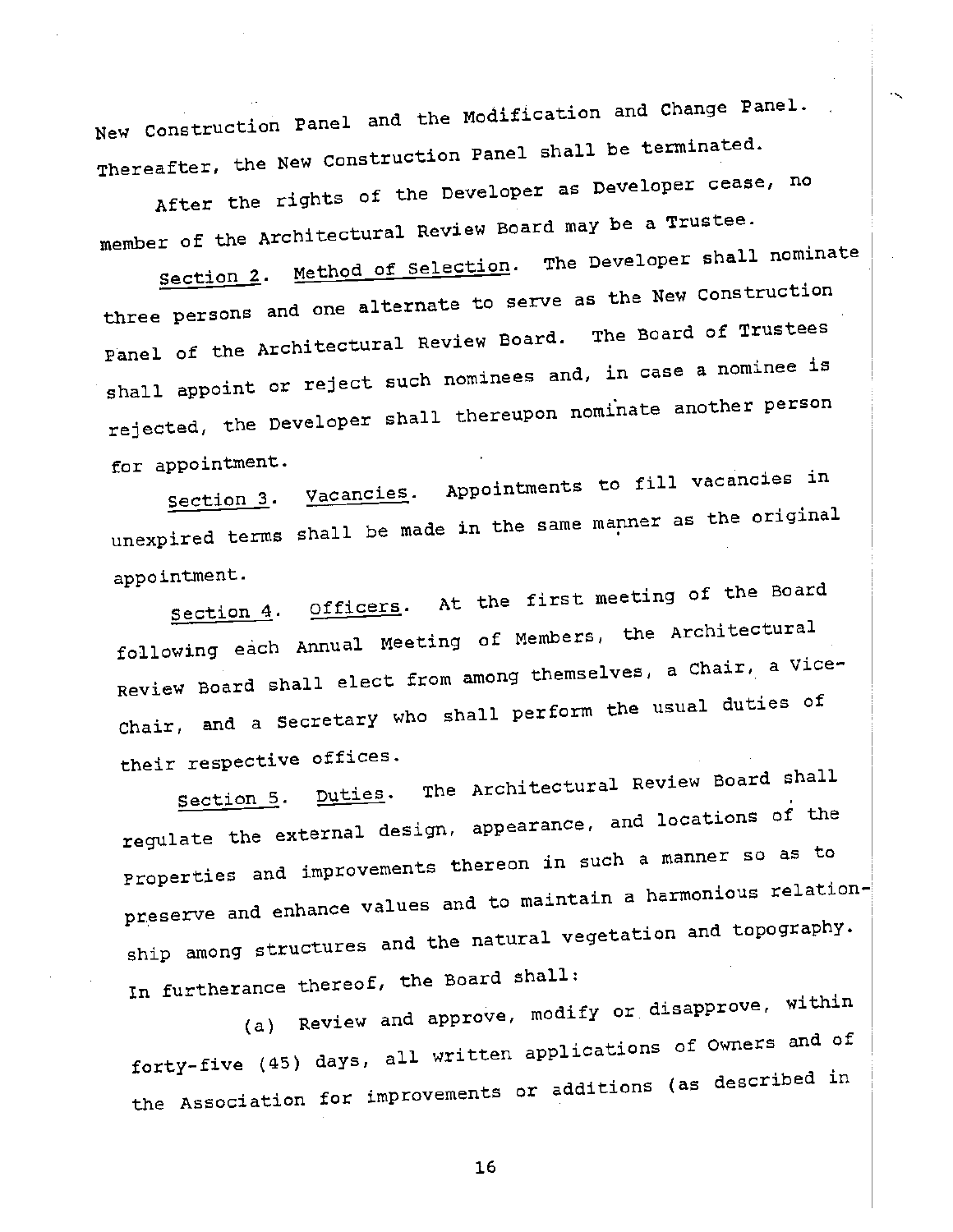Article VI of the Declaration) to Lots, Living Units or Conmon Areas; in this regard, during the period the Board is composed of the committees described above, the New Construction Panel shall act with respect to initial improvements to the Common Area and Lots; the Modification and Change Panel shall act with respect to modification and changes to the Common Area and Lots, including improvements thereon.

(b) Periodically inspect the Properties for compliance with architectural standards and approved plans for alteration; and

(c) Adopt architectural guidelines and programs subject to the confirmation of the Board of Trustees; and

(d) Adopt procedures for the exercise of its duties and enter them in the Book of Resolutions; and

(e) Maintain complete and accurate records of all actions taken.

#### ARTICLE X

## MEETINGS OF THE BOARD OF TRUSTEES THE ARCHITECTURAL REVIEW BOARD

#### AND STANDING COMMITTEES

Section 1. Regular Meetings. Regular meetings of each board or committee shall be held without notice at such place and hour as may be fixed from time to time by resolution of such board or committee. Notice, however, may be waived in writing by any member.

Section 2. special Meetings. special meetings of any board or committee shall be held when called by the president of the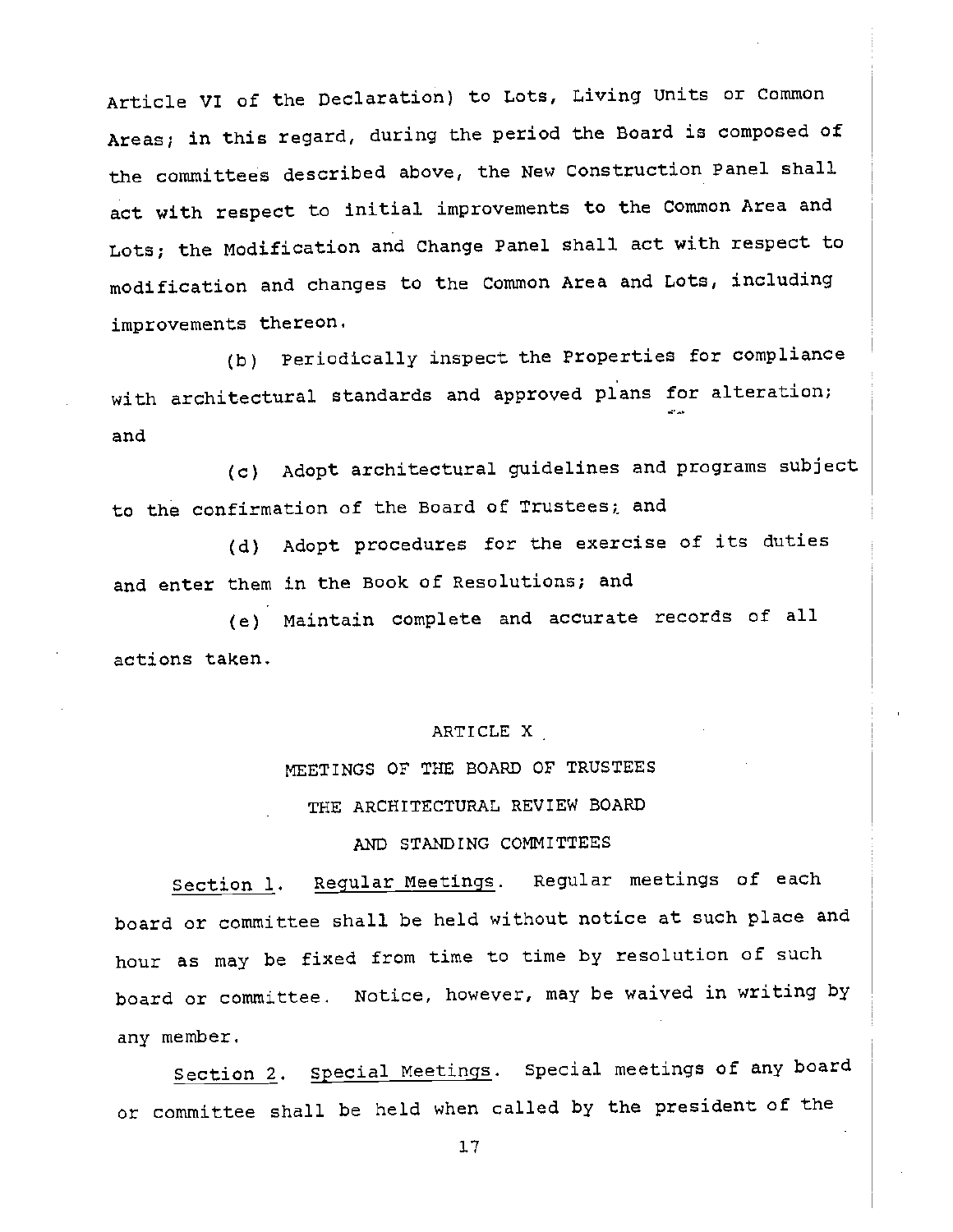Association, by its chairman or by any two members of such board or committee, after not less than three (3) days notice to each member of such board or committee.

Section 3. Quorum. A majority of the members of a board or committee shall constitute a quorum for the transaction of business, except in no event shall a quorum be less than three members.

Section 4. Executive Sessions. All meetings of boards or committees shall be open to observers, except the president or chairman may call a board or committee into executive session on matters of personnel or matters of a sensitive legal nature. action taken by a board or committee in executive session shall be recorded in the minutes of such board or committee.<br>- A sithout a Meeting. The members of

section 5. Action Taken Without a Meeting. a board or committee shall have the right to take any action in the absence of a meeting which they could take at a meeting by obtaining the written approval of all the members of such board or committee. Any action so approved shall have the same effect as though taken at a meeting of the board or committee.

#### ARTICLE XI

### INDEMNIFICATION

Each officer, trustee, and board member of the Association, in consideration of his services as such, shall be indemnified by the Association to the extent permitted by law against expenses and liabilities reasonably incurred incurred by him in connection with the defense of any action, suit or proceeding, civil or criminal,  $t\phi$ which he may be a party by reason of his past or present role  $i\,\sharp$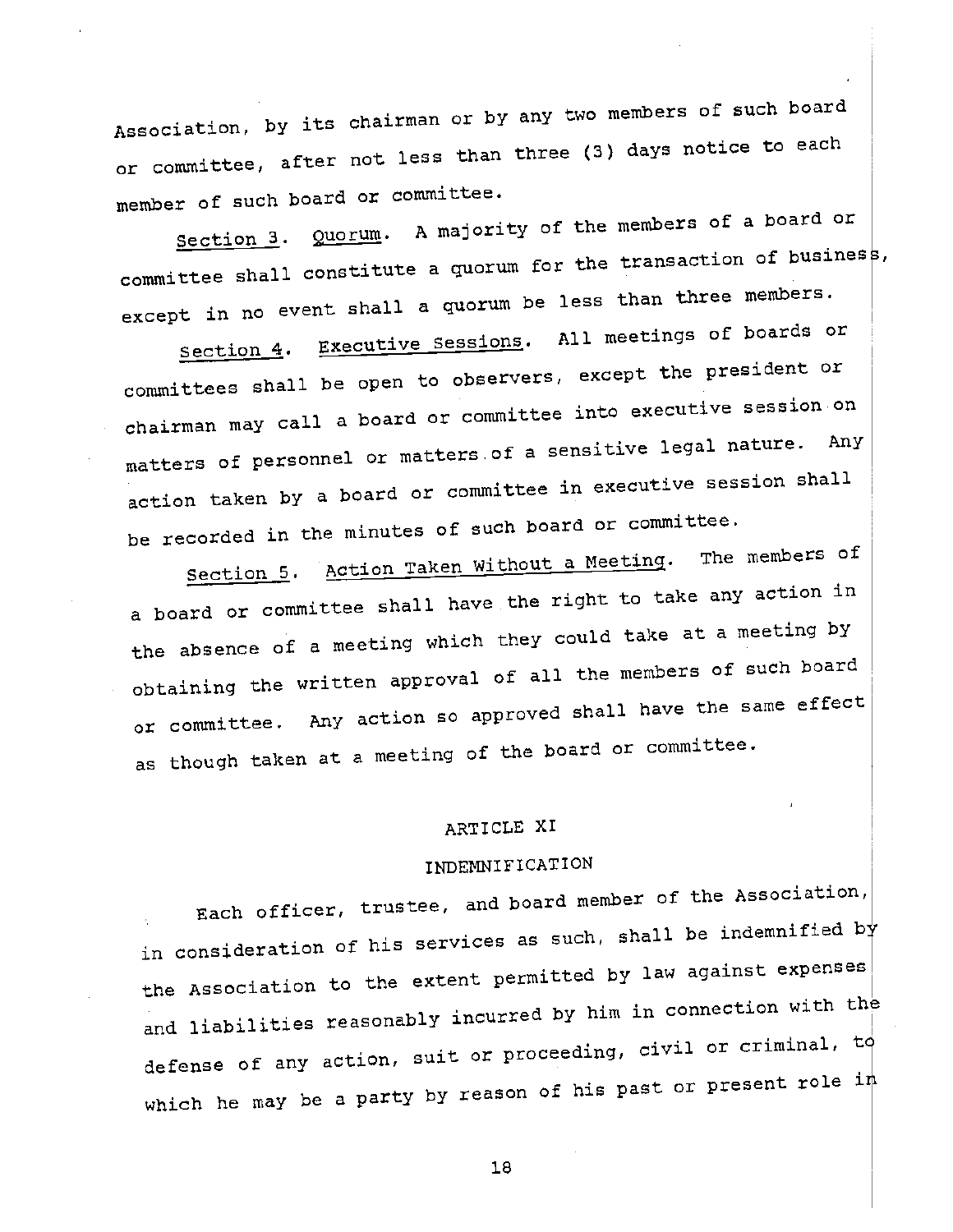the Association, except to the extent such liability, damage or injury is covered by any type of insurance. The foregoing right of indemnification shall not be exclusive of any other rights to which the person may be entitled by law, or agreement, or vote of the Members or otherwise.

### ARTICLE XII

#### FISCAL YEAR

The fiscal year of the Association shall begin on the -first day of October and end on the last day of September of every year, except that the first fiscal year shall begin on the date of incorporation.

#### ARTICLE XIII

#### **AMENDMENT**

Section 1. Method. These Bylaws may be amended:

(a) By a vote of two—thirds (2/3) of the Trustees of the Board of Trustees at any meeting duly called for that purpose, providing notice of the meeting and the proposed amendments has been given to the Members at least fifteen (15) days prior to the meeting; or,

(b) At a meeting of the Members, by a two-thirds  $(2/3)$ vote of a Quorum of Members, providing the proposed amendments have been submitted to the Board of Trustees in writinq at least thirty (30) days prior to such meeting. Any proposed amendments shall be included in the notice of such meeting.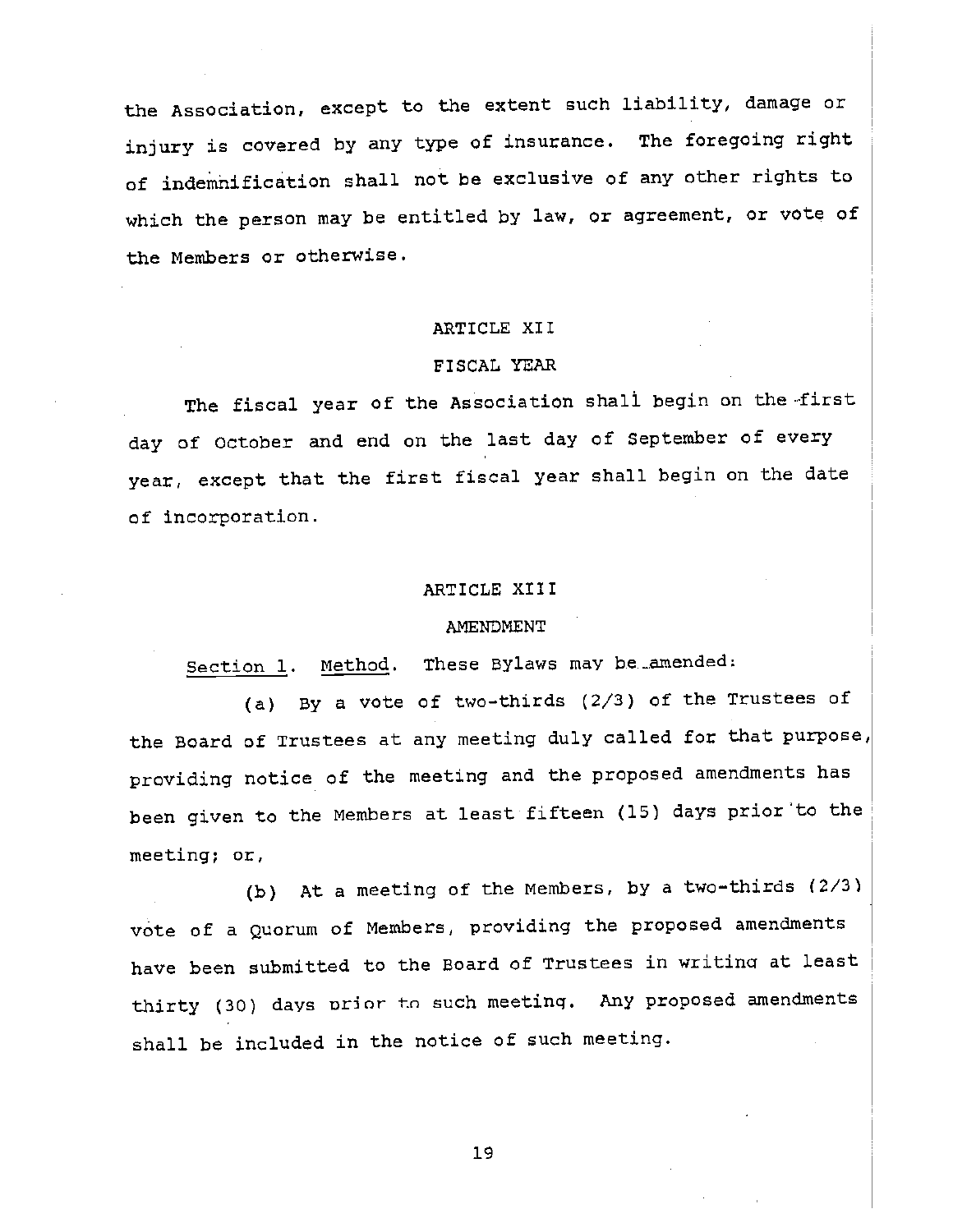#### BK73 1 R

Amendments shall become effective upon adoption.

Recognizing that the above Bylaws of the Fair Woods Homeowners Association have been in effect since 1983, having been: fully-adopted by the original Board of Trustees, and that said Bylaws have yet to be recorded in the Land Records Department of Fairfax Jounty, the present Board of Trustees do hereby re-adopt the original Bylaws, herein, for purposes of filing the Bylaws with. fairfax County.

IN WITNESS WHEREOF, we, being all of the Trustees of Fair loods Homeowners Association, have here unto set our hands day of  $A_{\rho}$ . 1989.  $1/77$ th i si

 $-20-$